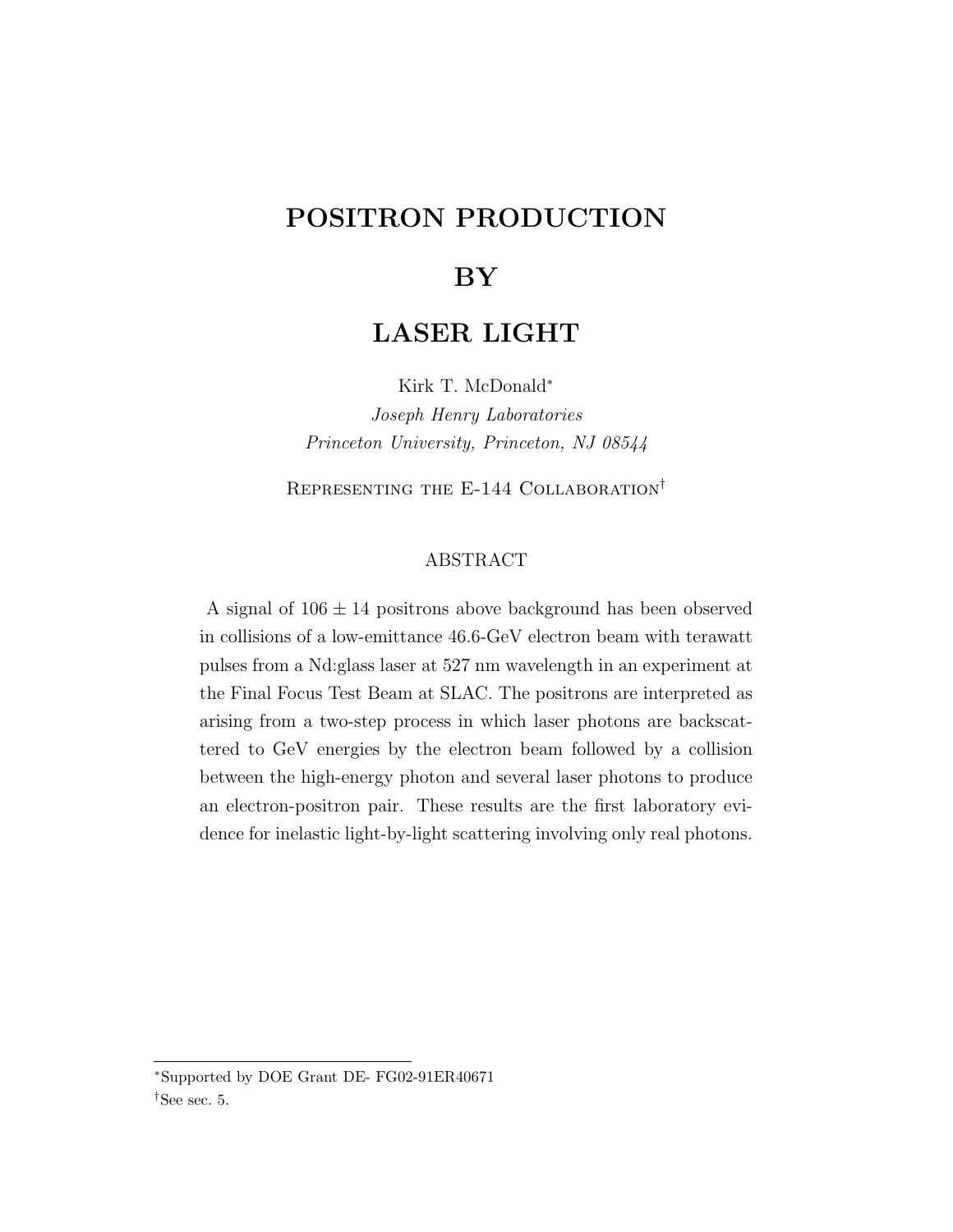## 1 Introduction

This paper discusses recent experimental results obtained by the E-144 collaboration on the interactions of electrons and photons in very intense electromagnetic fields. $1-4$ 

### 1.1 Hawking-Unruh Radiation

My own interest in this field was sparked in the early 1980's by conversations with then-Princeton-graduate-student Nathan Myhrvold<sup>5</sup> regarding Hawking radiation.<sup>6</sup> According to Hawking, an observer outside a black hole experiences a bath of thermal radiation of temperature

$$
T = \frac{\hbar g}{2\pi c k} \tag{1}
$$

where q is the local acceleration due to gravity, c is the speed of light,  $\hbar$  is Planck's constant and  $k$  is Boltzmann's constant. In some manner the background gravitational field interacts with the quantum fluctuations of the electromagnetic field with the result that energy can be transferred to the observer as if he(she) were in an oven filled with black-body radiation. Of course, the effect is strong only if the background field is strong.

An extreme example is that if the temperature is equivalent to 1 MeV or more, virtual electron-positron pairs emerge from the vacuum into real particles.

As remarked by Unruh,<sup>7</sup> this phenomenon can be demonstrated in the laboratory according to the principle of equivalence: an accelerated observer in a gravity-free environment experiences the same physics (locally) as an observer at rest in a gravitational field. Therefore, an accelerated observer (in zero gravity) should find him(her)self in a thermal bath of radiation characterized by temperature

$$
T = \frac{\hbar a^*}{2\pi c k} \,,\tag{2}
$$

where  $a^*$  is the acceleration as measured in the observer's instantaneous rest frame.<sup>\*</sup>

<sup>∗</sup>The Hawking-Unruh temperature finds application in accelerator physics as the reason that electrons in a storage ring do not reach 100% polarization despite emitting polarized synchrotron radiation.<sup>8</sup> Indeed, the limiting features of performance of a storage ring that arise due to quantum fluctuations of the synchrotron radiation can be understood quickly in terms of eq.  $(2).9$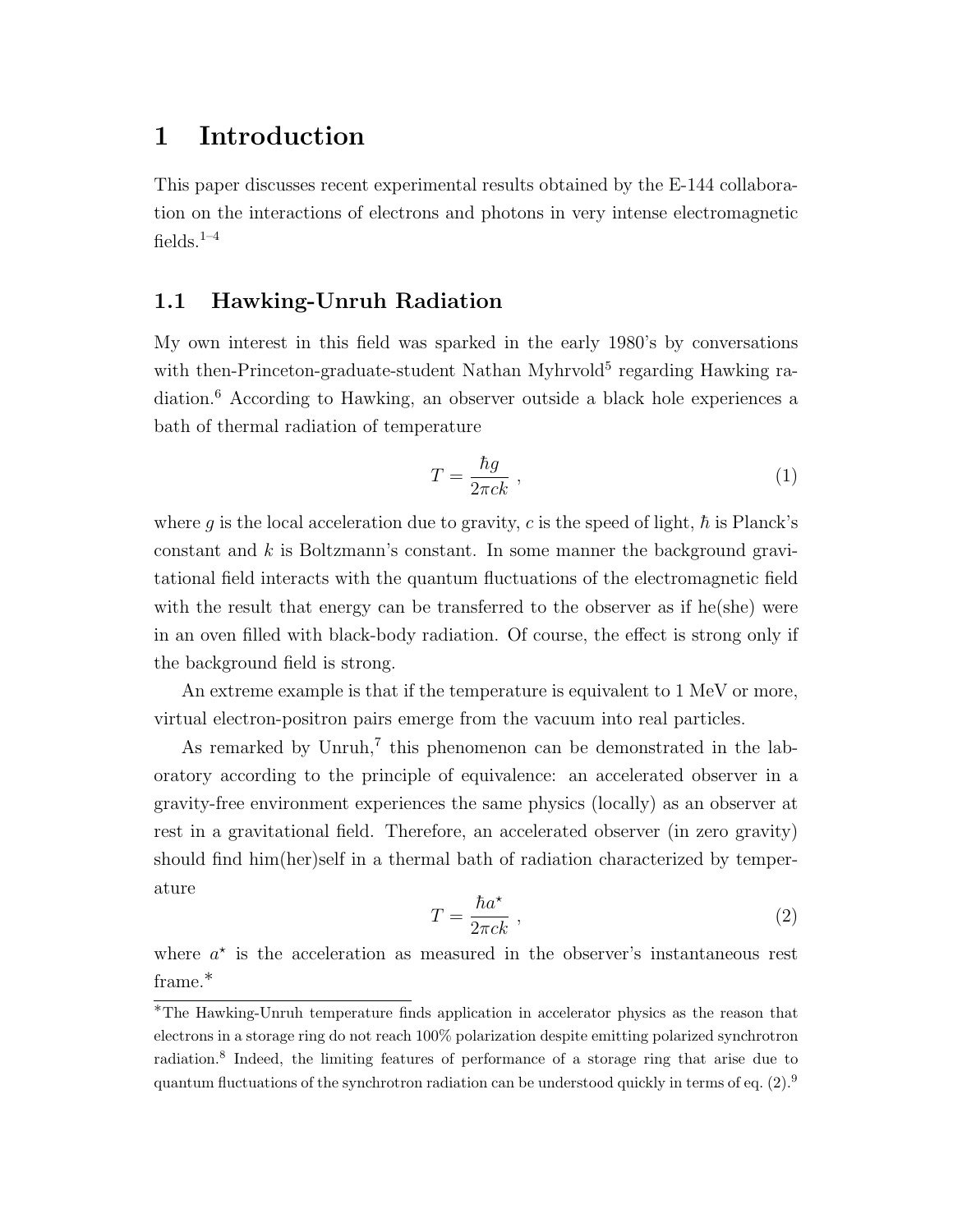Suppose the observer is an electron accelerated by an electromagnetic field E, and that the characteristic energy  $kT$  from eq. (2) is much less than 1 MeV. Then Thomson scattering of the electron off photons in the apparent thermal bath would be interpreted by a laboratory observer as an extra contribution to the radiation rate of the accelerated charge.<sup>10,11</sup> The power of the extra radiation, which I call Unruh radiation, is given by

$$
\frac{dU_{\text{Unruh}}}{dt} = \text{(energy flux of thermal radiation)} \times \text{(scattering cross section)}.\tag{3}
$$

For the scattering cross section we take  $\sigma_{\text{Thomson}} = 8\pi r_{\circ}^{2}/3$ , where  $r_{\circ} = e^{2}/mc^{2}$  is the classical electron radius. The energy density of thermal radiation is given by the usual Planck expression:

$$
\frac{dU}{d\nu} = \frac{8\pi}{c^3} \frac{h\nu^3}{e^{h\nu/k} - 1},\tag{4}
$$

where  $\nu$  is the frequency. The flux of the isotropic radiation on the electron is just c times the energy density. Note that these relations hold in the instantaneous rest frame of the electron. Then

$$
\frac{dU_{\text{Unruh}}}{dt d\nu} = \frac{8\pi}{c^2} \frac{h\nu^3}{e^{h\nu/kT} - 1} \frac{8\pi}{3} r_c^2.
$$
 (5)

On integrating over  $\nu$  we find

$$
\frac{dU_{\text{Unruh}}}{dt} = \frac{8\pi^3 \hbar r_\circ^2}{45c^2} \left(\frac{kT}{\hbar}\right)^4 = \frac{\hbar r_\circ^2 a^{\star 4}}{90\pi c^6},\tag{6}
$$

using the Hawking-Unruh relation (2).

This equals the Larmor radiation rate,  $dU/dt = 2e^2 a^{2}/3c^3$ , when the acceleration  $a^* = eE^*/m$  is about  $10^{31}$  g, *i.e.*, when

$$
E^* = \sqrt{\frac{60\pi}{\alpha}} \frac{m^2 c^3}{e\hbar} \approx \frac{1}{\alpha} \frac{m^2 c^3}{e\hbar} \approx 3 \times 10^{18} \text{ V/cm},\tag{7}
$$

where  $\alpha = e^2/\hbar c$  is the fine-structure constant.

### 1.2 The QED Critical Field

The electric-field needed for Unruh radiation to become large relative to Larmor radiation is very large! Indeed, it is larger than the so-called QED critical field strength

$$
E_{\text{crit}} = \frac{m^2 c^3}{e\hbar} = \frac{mc^2}{e\lambda_C} = 1.3 \times 10^{16} \text{ V/cm} = 4.3 \times 10^{13} \text{ Gauss},\tag{8}
$$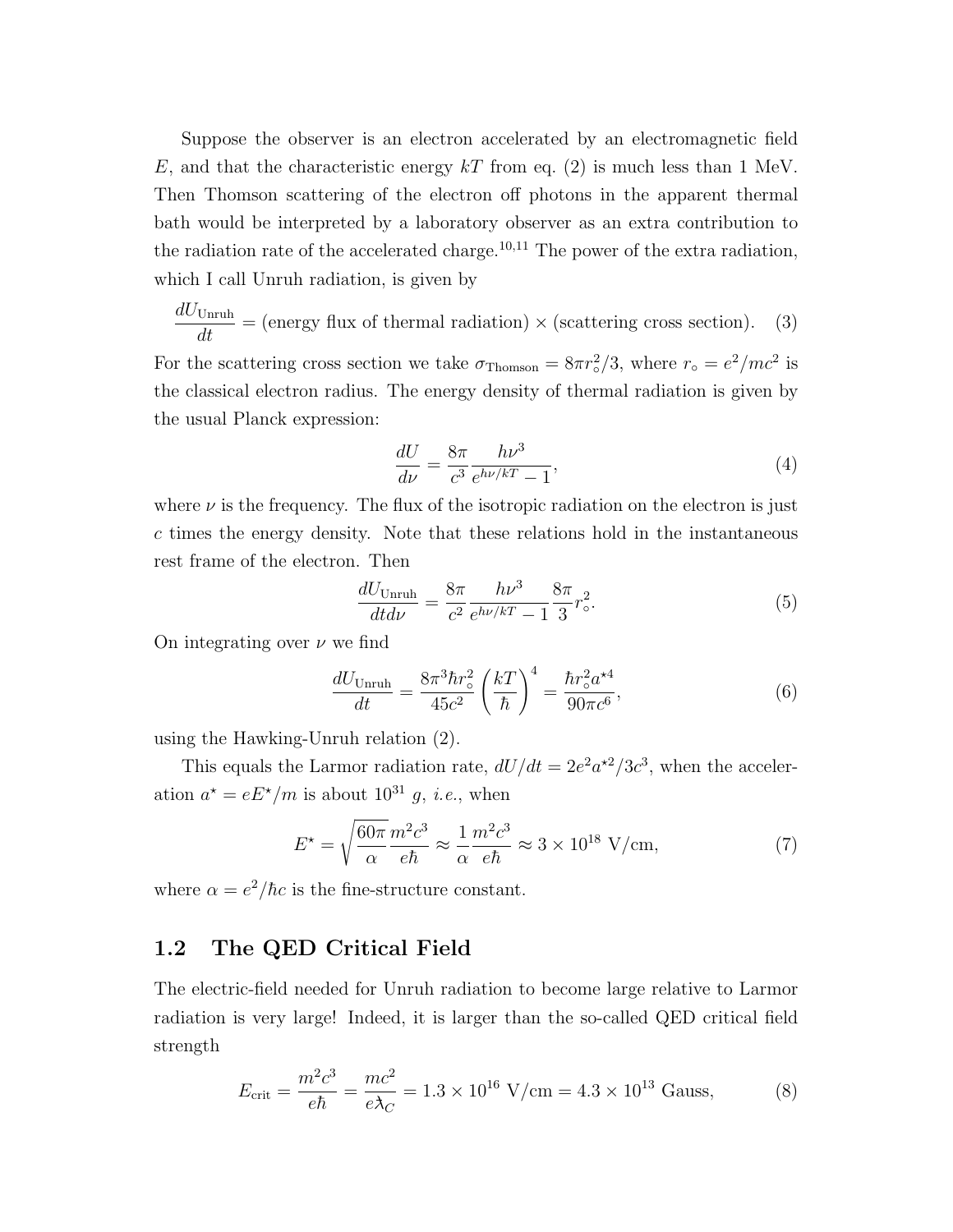where  $\lambda_C = \hbar/mc$  is the Compton wavelength of the electron. At this field the vacuum is unstable against spontaneous creation of electron-positron pairs.†

Thus before one could study Unruh radiation, physics near the QED critical field strength must be explored. Such fields are not common in nature, but are thought to occur at the surface of neutron stars,  $16$  and may play a role in pulsar physics.

Critical fields can be temporarily created in the laboratory by the superposition of Coulomb fields during the collision of two heavy nuclei. Indeed, positrons have been observed to emerge from such collisions, but with some controversy as to their interpretation.<sup>17</sup>

The approach of our experiment to critical fields was presaged by Pomeranchuk,<sup>18</sup> who noted that the Earth's magnetic field is critical according to a cosmic-ray electron of energy  $10^{19}$  eV, taking into account the relativistic transformation of fields.

A 50-GeV electron at SLAC has a Lorentz factor  $\gamma \approx 10^5$ . If the electron collides head-on with a laser beam of field strength  $E$  then the field strength in the rest frame of the electron is  $E^* = 2\gamma E$ . Hence if the laboratory field strength of the focused laser beam is  $E = 6.5 \times 10^{10}$  V/cm, the field appears to be critical from the point of view of the electron. The corresponding laser intensity is

$$
I = \frac{(E[\text{V/cm}])^2}{377\Omega} = 1.1 \times 10^{19} \text{ [Watt/cm}^2].
$$
 (9)

Such intensities are now available in teraWatt tabletop laser systems based on chirped-pulse amplification.<sup>19</sup> In these, a Joule of light is compressed into a picosecond to yield a teraWatt of peak power,<sup> $\ddagger$ </sup> which is then focused to a few wavelengths squared, say 10  $\mu$ m<sup>2</sup>, to yield intensity of 10<sup>19</sup> W/cm<sup>2</sup>. The photon number density at such a focus is about  $10^{27}/\text{cm}^3$ , about 1000 times the number density of electrons in lead!

Fields approaching the QED critical field strength will occur at the surface of the electron and positron bunch at a future linear collider (as viewed by a particle in the oncoming bunch). If the fields exceed the critical field the resulting

<sup>&</sup>lt;sup> $\dagger$ </sup>The QED critical field strength was first noted by Sauter<sup>12</sup> as the field strength at which Klein's paradox<sup>13</sup> occurs. Heisenberg and Euler<sup>14</sup> first interpreted it as the field strength at which the vacuum sparks into  $e^+e^-$  pairs. A classical preview of the QED critical field can be gotten from considerations of the radiation reaction.<sup>15</sup>

<sup>‡</sup>A teraWatt is the average power consumption of the United States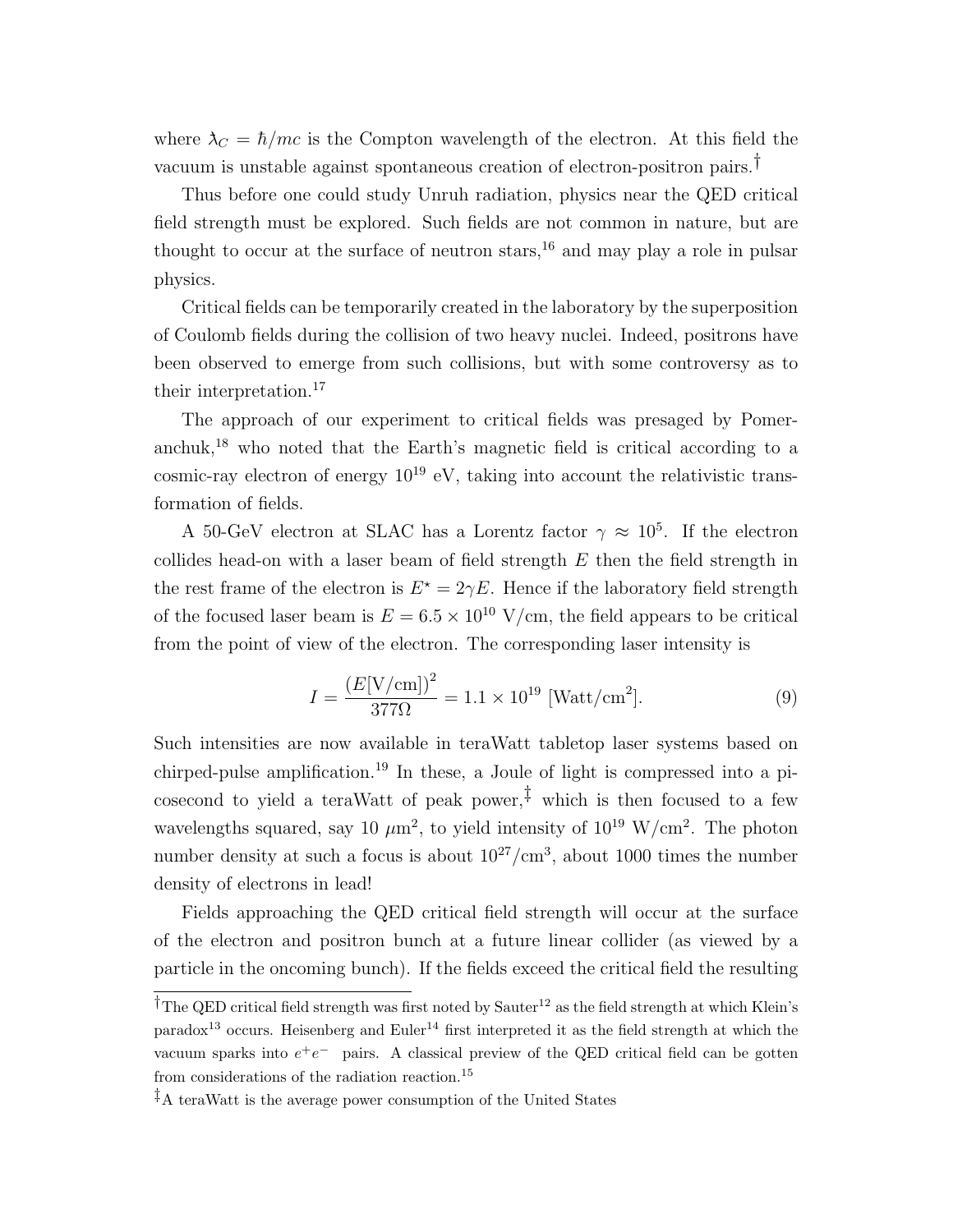disruption of the bunches would limit the luminosity and precision of the centerof-mass energy of the collider.<sup>20</sup>

Thus there are both basic and applied physics motivations to explore electronphoton interactions near the QED critical field strength.

### 1.3 Multiphoton Effects

If we pursue the QED critical field strength by use of an intense laser beam, we will also encounter another nonlinear electrodynamic effect: interactions in which several laser photons participate simultaneously. This effect has a classical limit: higher multipole radiation.

It is simplest to consider an electron moving inside a circularly polarized laser beam, in the frame in which the electron has no motion along the direction of the laser beam. This is not the lab frame, in general.

We write the laser field strength as E and its angular frequency as  $\omega_0$ .

The classical response of the electron to the laser beam is transverse motion in a circle with angular velocity  $\omega_0$  and velocity described by

$$
\gamma \frac{v_{\perp}}{c} = \frac{eE}{m\omega_0 c} \equiv \eta. \tag{10}
$$

Parameter  $\eta$  is a classical, dimensionless measure of the field strength of a wave and is Lorentz invariant, as can be seen from the relation

$$
\eta = \frac{e\sqrt{\langle A_{\mu}A^{\mu}\rangle}}{mc^2},\tag{11}
$$

where  $A_{\mu}$  is the vector potential and the average is taken over a cycle of the wave.

Thus when  $\eta$  approaches or exceeds unity, the transverse motion of the electron is relativistic inside the wave.

Classically, an accelerating charge radiates, and if the velocity of transverse motion during acceleration is relativistic, the radiation includes higher multipole terms. These are associated with frequencies that are integer multiples of the frequency of the driving wave. The rate of multipole radiation varies as

$$
Rate_n \propto \eta^{2n} \propto I^n,\tag{12}
$$

for *n*th-order multipole radiation when  $\eta \lesssim 1$ .

In a quantum view, nth-order multipole radiation corresponds to scattering in which  $n$  photons are absorbed by the electron from the wave before a single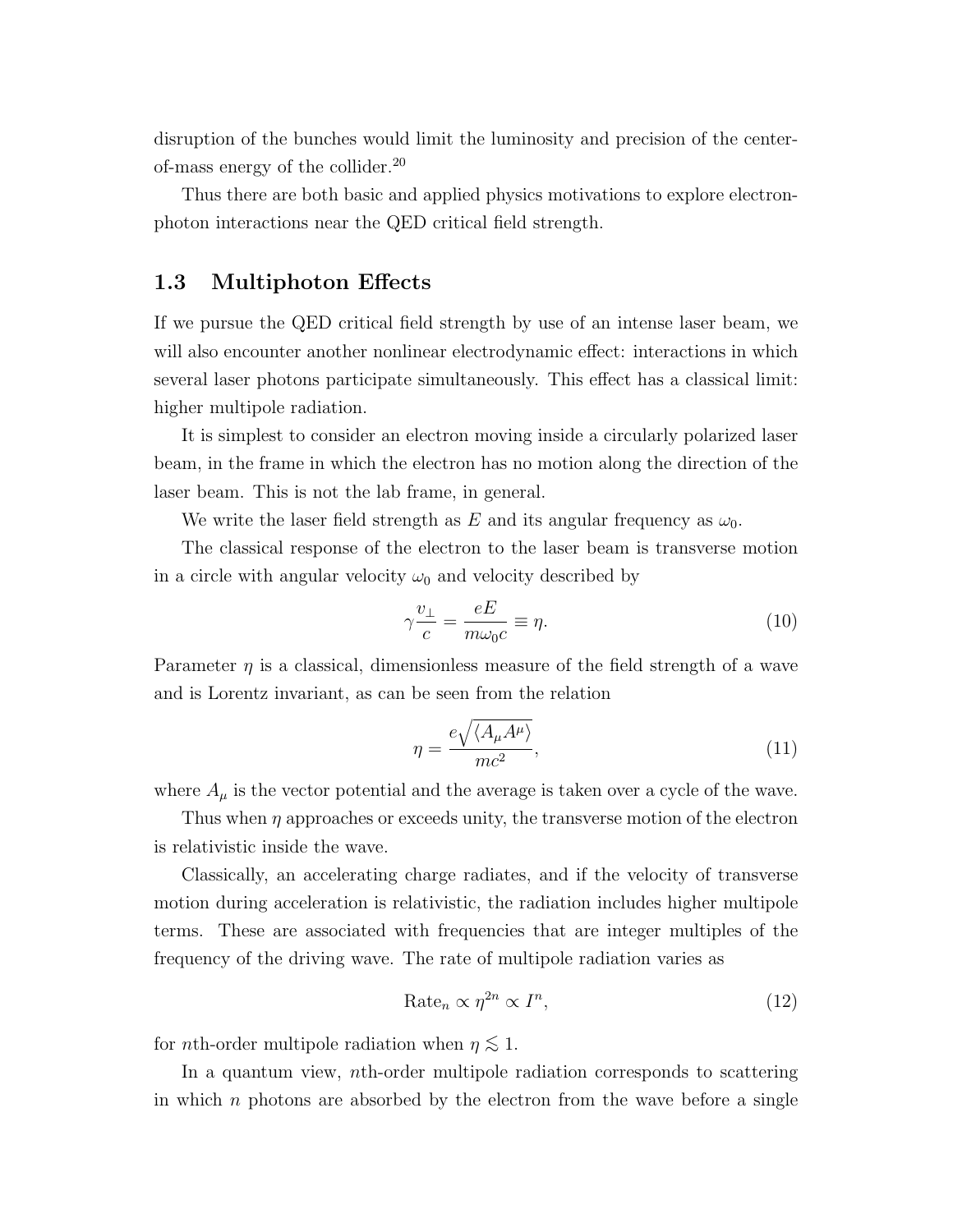higher-energy photon is emitted. We have given the name 'nonlinear Compton scattering' to this multiphoton process.

In our experiment we first explored nonlinear Compton scattering as part of the preparation of the beam of high-energy backscattered photons needed for the study of pair creation.

Along with  $\eta$  we can introduce a second dimensionless measure of the field, Υ, which is the ratio of the electric field in a suitable frame to the critical field strength. However,  $\Upsilon$  and  $\eta$  are not independent:

$$
\Upsilon \equiv \frac{E^{\star}}{E_{\text{crit}}} = \frac{2\gamma E_{\text{lab}}}{E_{\text{crit}}} = \frac{2\gamma \hbar \omega_0}{mc^2} \eta \approx \eta,
$$
\n(13)

where the approximation holds for the conditions of our experiment. Thus we must untangle two different aspect of nonlinear QED: multiphoton effects and critical-field effects.

There is a further subtlety to the behavior of electrons in strong waves. An electron propagating in a (periodic) wave field of strength  $\eta$  can be said to have an effective  $mass<sup>21</sup>$  $\mathcal{L}_{\mathcal{A}}$ 

$$
\overline{m} = m\sqrt{1 + \eta^2}.\tag{14}
$$

In the classical view, when the transverse oscillations of the electron are relativistic, the electron becomes 'heavier'. In a description that emphasizes the longitudinal motion of the electron, the transverse motion can be associated with a 'transverse mass' that is added in quadrature with the rest mass to yield the effective mass (14).

In the quantum view, an electron in a strong wave can be described by quasiparticle states (Volkov states<sup>22,23</sup>). An electron with 4-momentum  $p_{\mu}$  in the absence of the field takes on quasimomentum  $q_{\mu}$  once in a field whose quanta have 4-momentum  $k_{\mu}$  as given by

$$
q_{\mu} = p_{\mu} + \frac{\eta^2 m^2}{2k \cdot p} k_{\mu}, \quad \text{with} \quad q^2 = \overline{m}^2.
$$
 (15)

When discussing energy-momentum conservation for electrons in a wave, one should use quasienergy and quasimomentum, rather than ordinary energy and momentum. The shifted mass of the electron manifests itself in scattering experiments through the resulting changes in, for example, the minimum energy of the scattered electron, or the energy threshold for pair creation.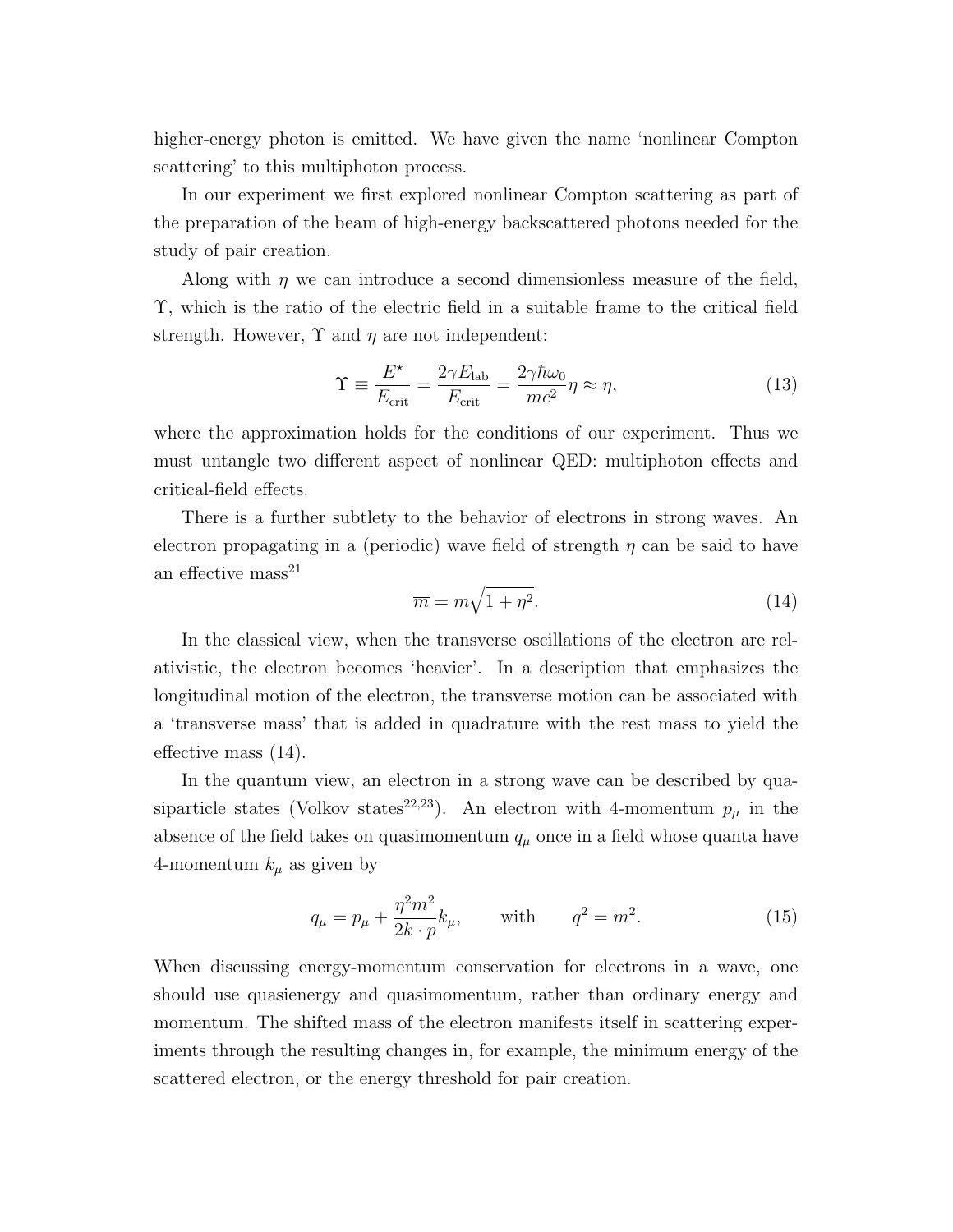The Higgs mechanism is another example of the shift of masses of elementary particles due to the presence of a strong background field, albeit one without a classical limit.

One may note in eq. (15) that if  $k \cdot p$  is small, the quasienergy can be much larger than the ordinary energy, and the electron can be regarded as having been temporarily accelerated longitudinally while inside the wave. $24,25$  This condition holds when the laser beam is in the same direction as the motion of the electron (or when the electron is initially at rest). Diffraction of laser beams severly limits the size of the effect in the laboratory. However, this effect may be relevant to the understanding of astrophysical  $\gamma$ -ray production.<sup>24</sup>

## 2 The E-144 Experiment

The program of SLAC experiment E-144 has three aspects thus far;

- Measurement of the longitudinal polarization of the electron beam via observation of an asymmetry in Compton scattering,
- Observation of nonlinear Compton scattering,

$$
e + n\omega_0 \to e' + \omega,\tag{16}
$$

up to fourth order  $(n = 4)$ .

• Observation of positrons created in the collision of Compton backscattered photons with a laser beam in the multiphoton Breit-Wheeler reaction,

$$
\omega + n\omega_0 \to e^+e^-.
$$
 (17)

Experiment E-144 was performed in the Final Focus Test Beam  $(FFTB^{26})$ at SLAC with teraWatt pulses from a frequency-doubled Nd:glass laser with a repetition rate of 0.5 Hz achieved by a final laser amplifier with slab geometry.27–30 A schematic diagram of the experiment is shown in Fig. 1. The apparatus was designed to detect electrons that undergo nonlinear Compton scattering, reaction (16), as well as positrons produced in e-laser interactions by the two-step process of reaction (16) followed by reaction (17).

The laser beam was focused onto the electron beam by an off-axis parabolic mirror of 30-cm focal length with a 17° crossing angle at the interaction point, IP1, 10 m downstream of the Final Focus.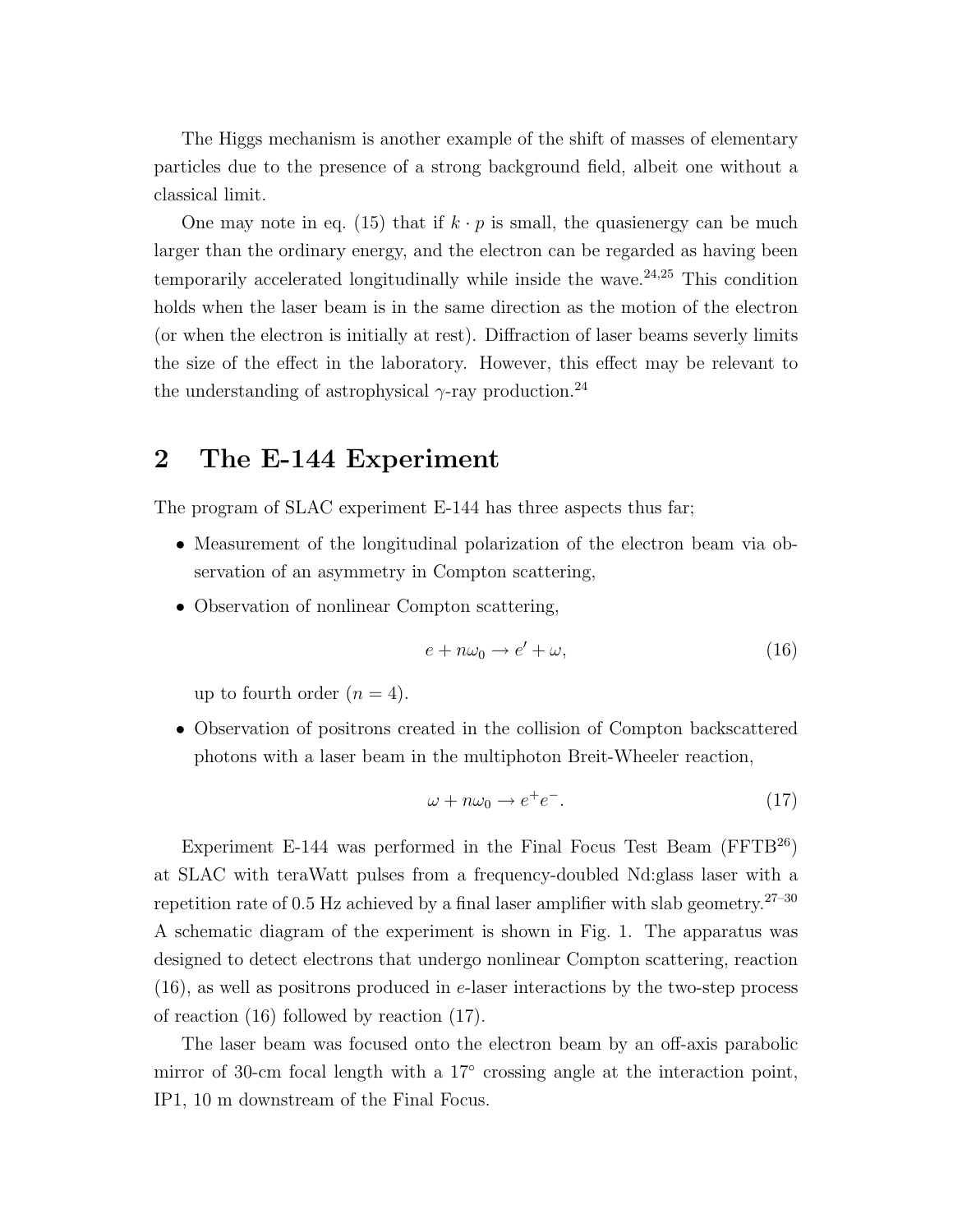

Figure 1: Schematic layout of the experiment.

The laser system is based on the technique of chirped-pulse amplification,  $^{19}$  as illustrated in Fig. 2. In this, a low-energy laser pulse is stretched via a grating pair with the result that the higher frequencies within the pulse propagate earlier than the lower frequencies. In acoustics, such a configuration would sound like a chirp. The stretched pulse is then amplified, and the peak intensities in the amplifier are much less than if the pulse were short. Since damage to the amplifiers is related to peak intensity, greater total energy can be given to a longer pulse. The amplified pulse is still chirped, which permits the pulse to be compressed in time (to a size smaller than the initial width) by a suitably arranged pair of gratings that take out the chirp.

The E-144 laser system is sketched in Fig. 3. It consists of an oscillator, chirping optics, three stages of amplification, pulse-compression optics, and optional frequency-doubling optics. Both linear and circularly polarized beams were available.

The laser-oscillator mode locker was synchronized to the 476-MHz drive of the SLAC linac klystrons with an observed jitter between the laser and linac pulses of 2 ps (rms).<sup>29</sup> The scheme of the electron-laser synchronization is shown in Fig. 4.

The peak focused laser intensity was obtained for linearly polarized green (527 nm) pulses of energy  $U = 650$  mJ, focal area  $A \equiv 2\pi \sigma_x \sigma_y = 30 \ \mu \text{m}^2$  and width  $\Delta t = 1.6$  ps (fwhm), for which  $I = U/A\Delta t \approx 1.3 \times 10^{18}$  W/cm<sup>2</sup>,  $\eta = 0.36$  and  $\Upsilon = 0.3$ .

The electron beam was operated at 10-30 Hz with an energy of 46.6 GeV and emittances  $\epsilon_x = 3 \times 10^{-10}$  m-rad and  $\epsilon_y = 3 \times 10^{-11}$  m-rad. The beam and was tuned to a focus with  $\sigma_x = 25 \mu \text{m}$  and  $\sigma_y = 40 \mu \text{m}$  at the laser-electron interaction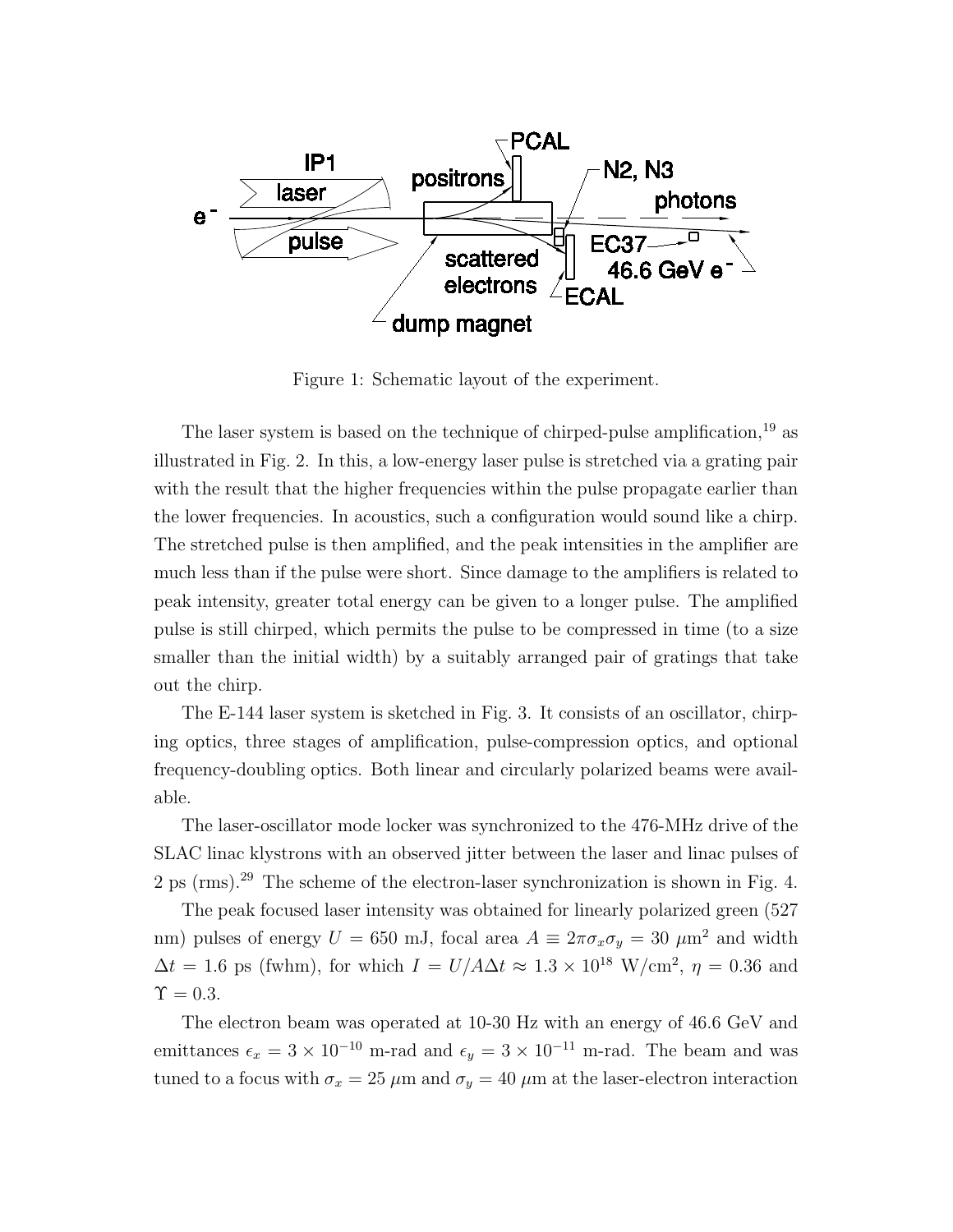

Figure 2: The scheme of chirped-pulse amplification.<sup>19</sup>



Figure 3: The layout of the E-144 laser system.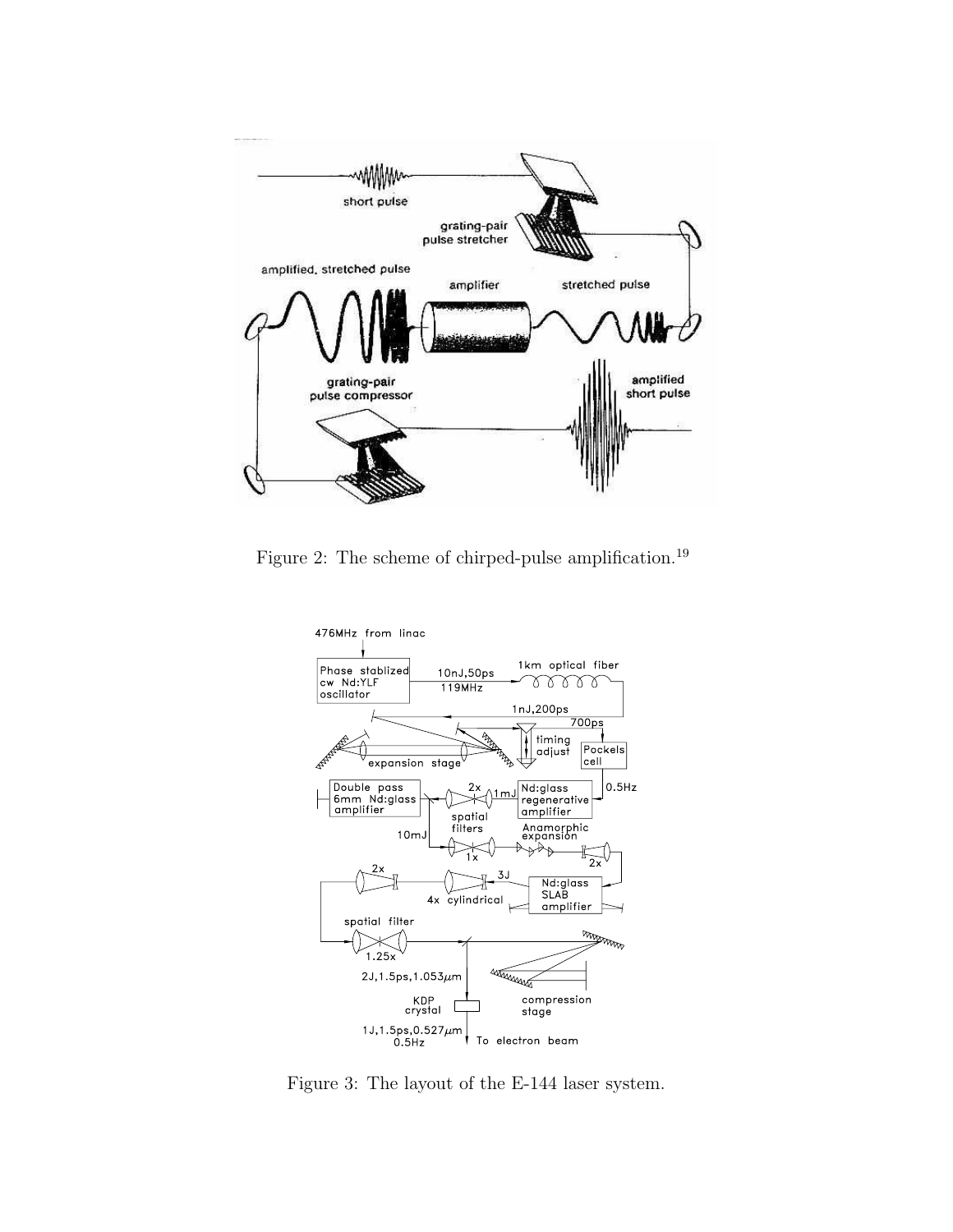

Figure 4: The scheme of electron-laser synchronization.

point. Typical bunches were 7 ps long (fwhm) and contained  $7 \times 10^9$  electrons.

A string of permanent magnets after the collision point deflected the electron beam downwards by 20 mrad. Electrons and positrons of momenta less than 20 GeV were deflected by the magnets into two Si-W calorimeters (ECAL and PCAL) as shown in Figs. 1 and 5. The calorimeters were made of alternating layers of silicon (300  $\mu$ m) and tungsten (one radiation length) as illustrated in Fig.  $6(a)$ , and measured electromagnetic shower energies with energy resolution  $\sigma_E/E \approx 19\% / \sqrt{E[\text{GeV}]}$  and position resolution of 2 mm. Each layer of silicon was divided into horizontal rows and 4 vertical columns of  $1.6 \times 1.6$  cm<sup>2</sup> active area cells, which allowed the determination of isolated shower positions with resolution of 2 mm. The Si-W calorimeters were calibrated in parasitic running of the FFTB in which linac-halo electrons of energies between 5 and 25 GeV were transmitted by the FFTB when the latter was tuned to a lower energy.<sup>31</sup>

Electrons scattered via reaction (16) for  $n = 1, 2$  and 3 laser photons were measured in gas Cerenkov counters labeled EC37,  $N2$  and  $N3$  in Fig. 1 and shown in more detail in Fig.  $6(b)$ . We used detectors based on Cerenkov radiation because of their insensitivity to major sources of low-energy background. EC37 was calibrated by inserting a thin foil in the electron beam at IP1. The momentum acceptance and efficiency of the counters N2 and N3 were measured with the parasitic electron beam by comparison with the previously calibrated ECAL.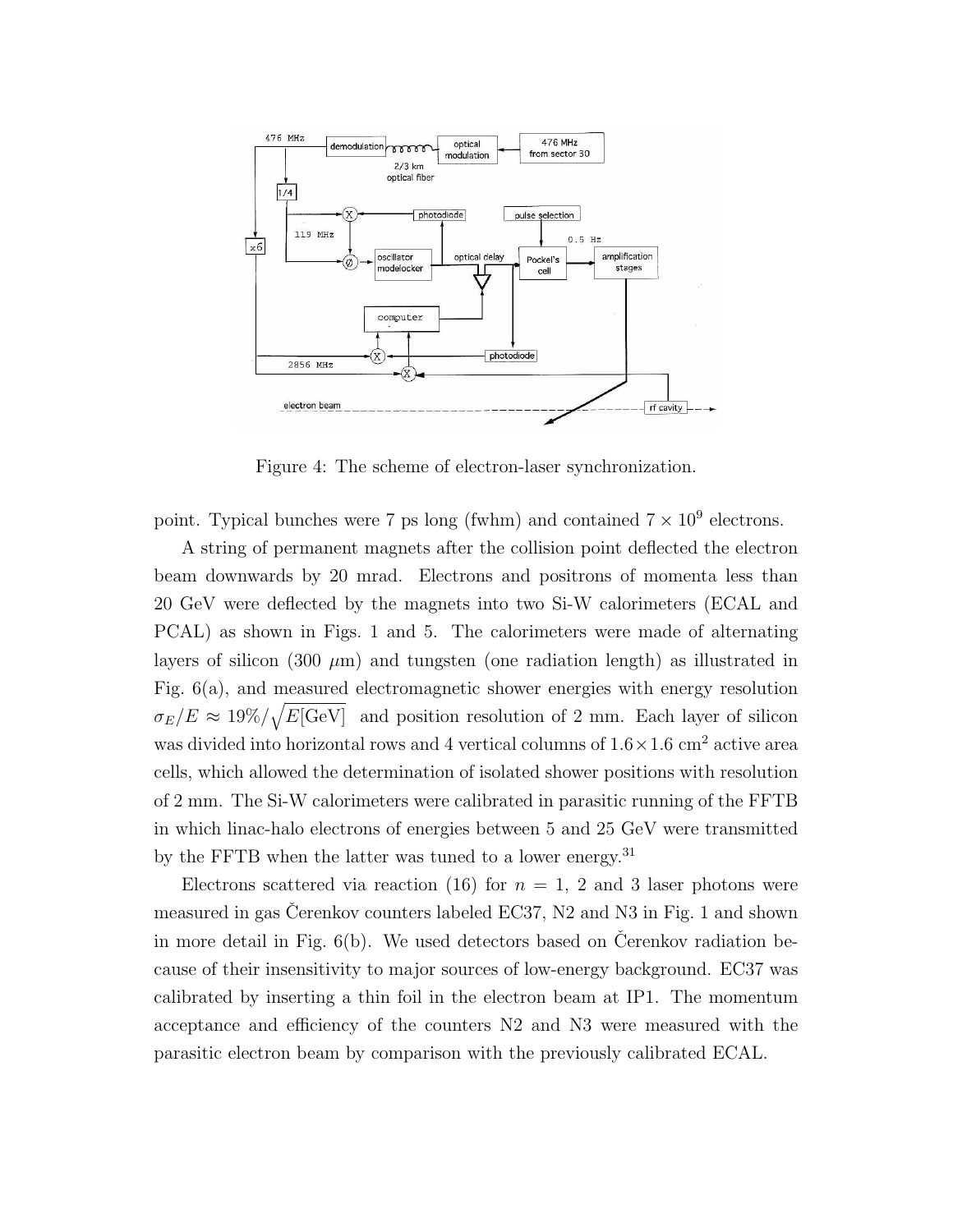

Figure 5: The FFTB dump magnets served as the spectrometer for E-144.



Figure 6: (a) The configuration of the Si-W calorimeters. (b) The Čerenkov monitors of scattered electrons.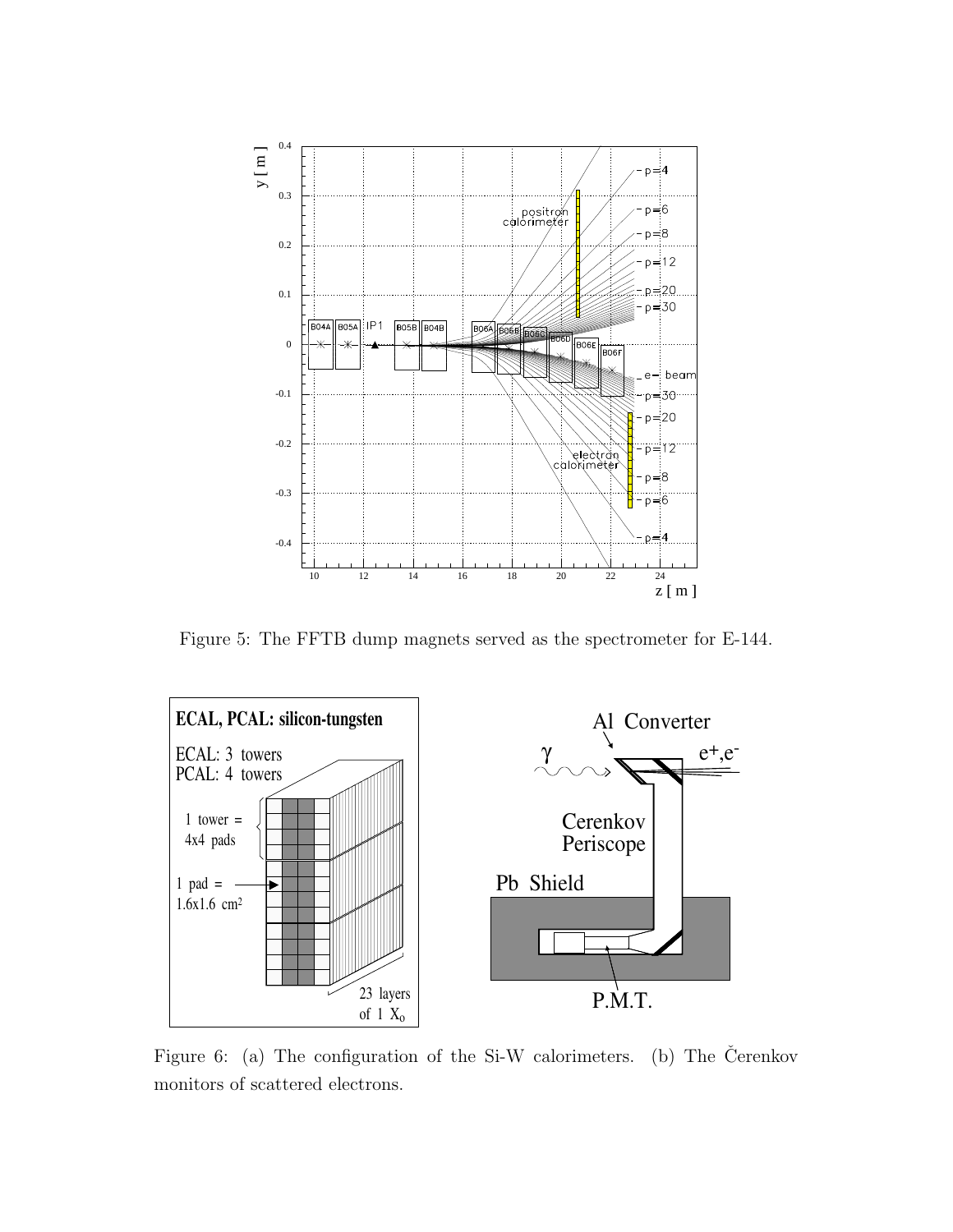The spatial and temporal overlap of the electron and laser beams was optimized by observing the Compton scattering rate of up to  $10^7$ /pulse in the EC37, N2, N3 and ECAL detectors during horizontal, vertical, and time scans of one beam across the other.

### 3 Results

### 3.1 Electron Polarization

As a first test of the apparatus we measured the polarization of the electron beam via the dependence of the Compton scattering rate on the longitudinal polarizations of the electron and laser beams.<sup>32</sup> The sign of the polarization of the electron beam varied randomly from pulse to pulse, while the laser beam was set to either left or right circular polarization during runs of a few minutes duration. The laser pulses were a few mJ in energy at wavelength 527 nm (green) obtained by frequency doubling the infrared pulse.

The observed asymmetries

$$
A_L = \frac{N_{L+} - N_{L-}}{N_{L+} + N_{L-}} \quad \text{and} \quad A_R = \frac{N_{R+} - N_{R-}}{N_{R+} + N_{R-}},
$$
(18)

where L and R refer to left and right circular polarization of the laser and  $+$  and − refer to the sign of the longitudinal polarization of the electron, are shown in Fig. 7(a). These asymmetries are expected to vanish for scattering at  $90^\circ$  in the center of mass frame, which corresponds to 25.4 GeV energy of the electron in the laboratory.

The combined asymmetry,

$$
A = \frac{N_{L+} - N_{R+} - N_{L-} + N_{R-}}{N_{L+} - N_{R+} - N_{L-} + N_{R-}},
$$
\n(19)

is shown in Fig. 7(b), which yielded the result

$$
P_e P_{\text{laser}} = 0.81 \pm 0.01,\tag{20}
$$

for the product of the polarizations of the two beams. Then from our separate determination that  $P_{\text{laser}} > 0.96$  we infer that

$$
P_e = 0.81^{+0.04}_{-0.01},\tag{21}
$$

in good agreement with other recent measurements at SLAC.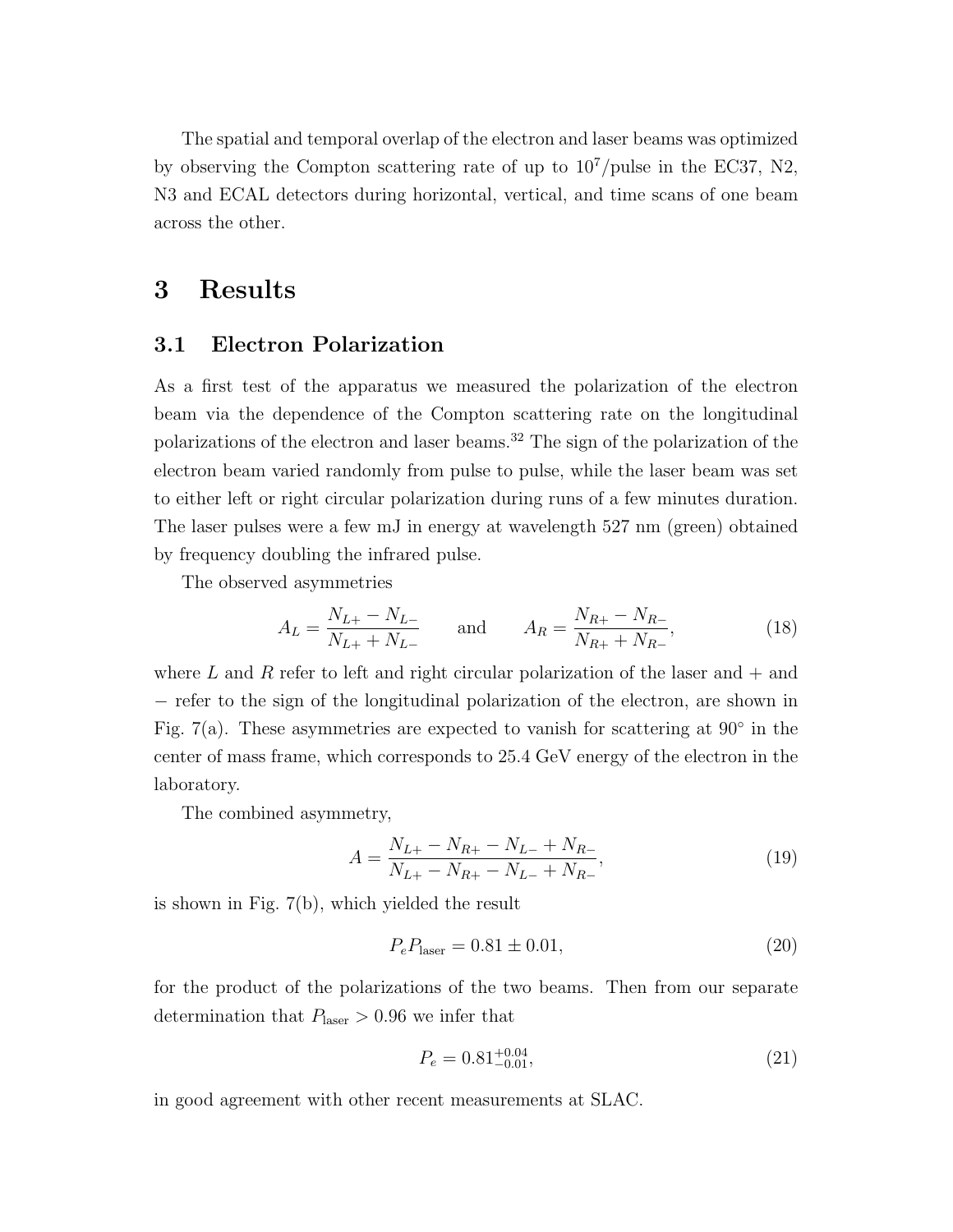

Figure 7: (a) The asymmetries (18) in the Compton scattering rate for left and right circularly polarized laser light as a function of position in the electron calorimeter. (b) The combined asymmetry (19) in Compton scattering rate as a function of the energy of the scattered electron.

### 3.2 Nonlinear Compton Scattering

On raising the intensity of the laser pulses we moved into the regime in which several laser photons could be absorbed by an electron before a single high-energy photon was emitted. This is the process of nonlinear Compton scattering,

$$
e + n\omega_0 \to e' + \omega,\tag{22}
$$

in which *n* laser photons of frequency  $\omega_0$  participate. This process is indicated schematically in Fig. 8(a). The filled circle at a vertex corresponding to absorption of a laser photon is meant as a reminder that this absorption takes place in a strong background field, and (it turns out) is not characterized by a vertex factor proportional to the charge e.



Figure 8: Diagrams for (a) nonlinear Compton scattering, and (b) successive Compton scattering.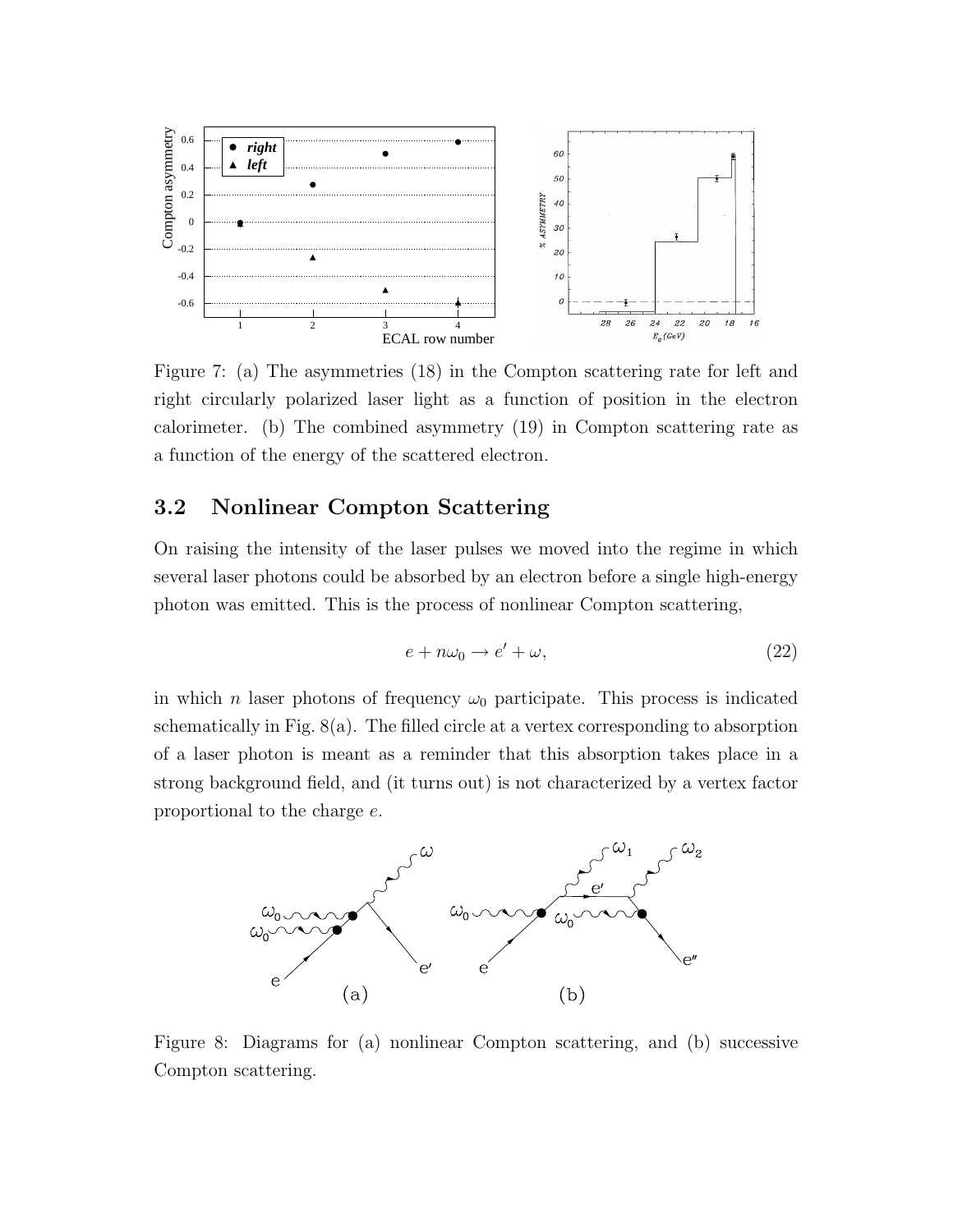

Figure 9: The apparatus for the measurement of nonlinear Compton scattering.

The apparatus was configured as in Fig. 9 to study this process. The rate of scattered electrons could be determined as a function of their momentum via their deflection by the FFTB dump magnets into the ECAL calorimeter. The rate of backscattered photons summed over all energies was measured by the Cerenkov monitor CCM1.

Because our analysis is based only on the energy of the scattered photon, we cannot distinguish nonlinear Compton scattering, (22), from the process of successive Compton scattering, shown in Fig. 8(b). For example, second-order nonlinear Compton scattering leads to the same final energies for the scattered electron as does two first-order Compton scatters in succession. However, successive Compton scattering can be distinguished from nonlinear Compton scattering if the high-energy photon is detected. We report on some measurements of the latter type at the end of this section.

A theoretical calculation of the process of nonlinear Compton scattering has been given by Narozhny, Nikishov and Ritus,<sup>33,34</sup> among others. The rate for the absorption of n laser photons by an electron of energy  $E_e$  leading to final electron energy  $E_{e'}$  can be written as a sum of Bessel functions,

$$
\frac{d\text{Rate}_n}{dE_{e'}} = \frac{4\pi r_o^2 N_{\text{laser}} N_e}{xE_e} \left\{ \left( 2 + \frac{u^2}{1+u} \right) \left[ J_{n-1}^2(z) + J_{n+1}^2(z) - 2J_n^2(z) \right] - \frac{4}{\eta^2} J_n^2(z) \right\},\tag{23}
$$

where

$$
x = \frac{4\omega_0 E_e}{m^2}
$$
,  $u \approx \frac{E_e}{E_{e'}} - 1$ , and  $z = \frac{2\eta}{x} \sqrt{nu - u^2 (1 + \eta^2)}$ , (24)

for a circularly polarized laser and unpolarized electrons. The case of a linearly polarized laser is more intricate.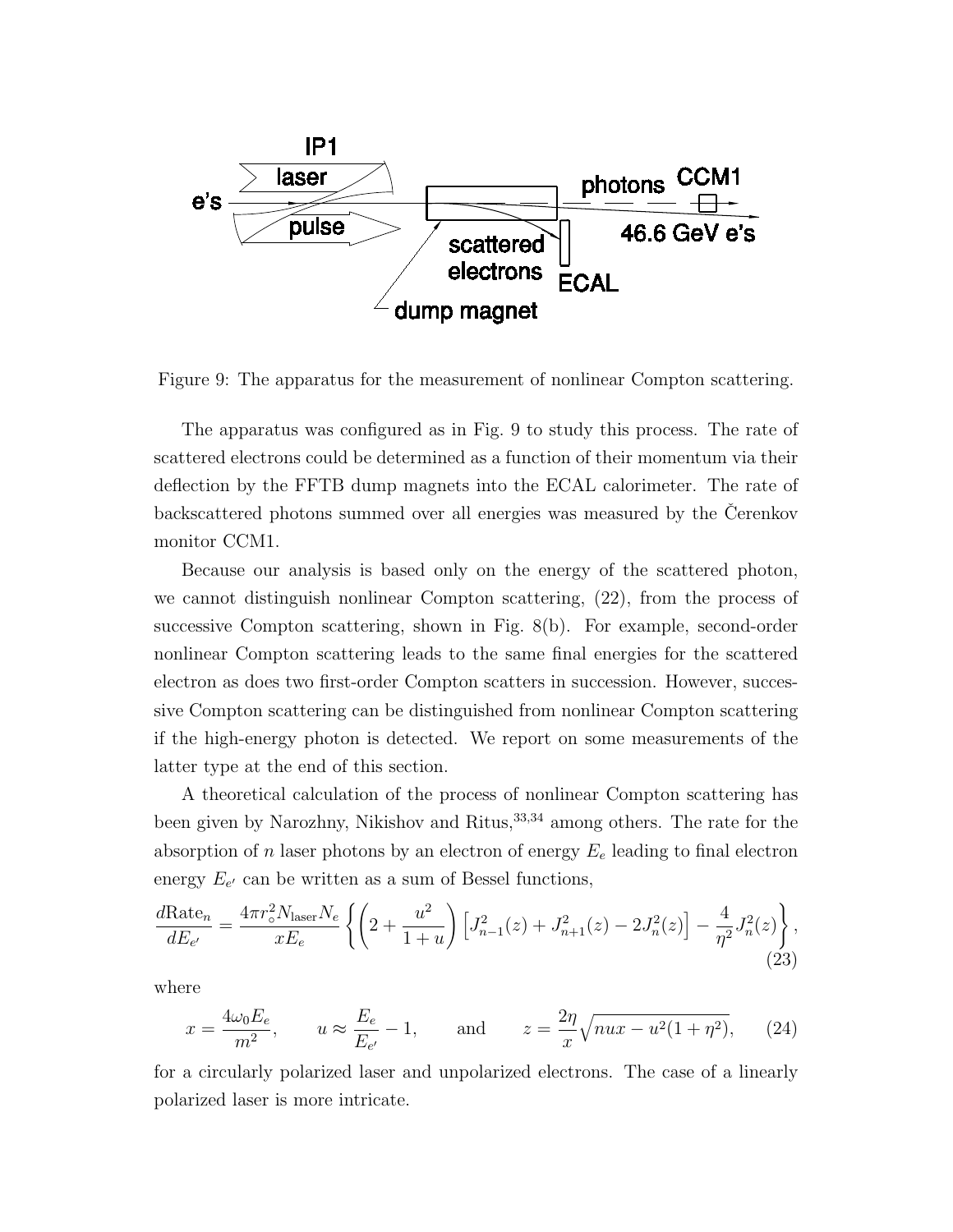The rate at order *n* varies as  $r_o^2 \eta^{2n} \propto \alpha^2 I^n$  for 'weak' fields with  $\eta \lesssim 1$ . Nonlinear Compton scattering can be said to be nonperturbative in that the rate does not vary as  $\alpha^{n+1}$ , as might have been expected for a diagram with  $n + 1$ external photons.

The appearance of the Bessel functions in eq. (23) reminds us that the process of nonlinear Compton scattering has a classical limit that has much in common with synchrotron radiation.<sup>10</sup>



Figure 10: (a) The calculated spectrum of scattered electrons in nonlinear Compton scattering of 46.6-GeV electrons against (a) a 1054-nm plane wave with  $\eta = 0.64$ ; and (b) a 1054-nm laser pulse with  $\eta = 0.64$ , including effects of bunch shape and crossing angle.

Figure 10(a) shows results of a numerical evaluation of eq. (23) for parameters typical of E-144, but assuming the laser beam is a monochromatic plane wave. The result expected from the Klein-Nishina formula is shown for comparison as the dashed curve. The electron mass shift raises the minimum electron energy at order  $n = 1$  from 25.4 to 29.3 GeV. The contributions to nonlinear Compton scattering at each order are shown in the dotted curves, which sum to the solid curve.

Figure 10(b) shows results of a similar calculation, but taking into account the shapes of the electron and laser pulses, and the 17° crossing angle between the two beams.<sup>35</sup> The effect of the mass shift is much less pronounced now, since there is a large rate at first order in the tails of the laser pulse where  $\eta$  is low. The calculated rate of successive (multiple) Compton scattering is also shown, and is seen to be comparable to that of  $n = 2$  nonlinear Compton scattering, but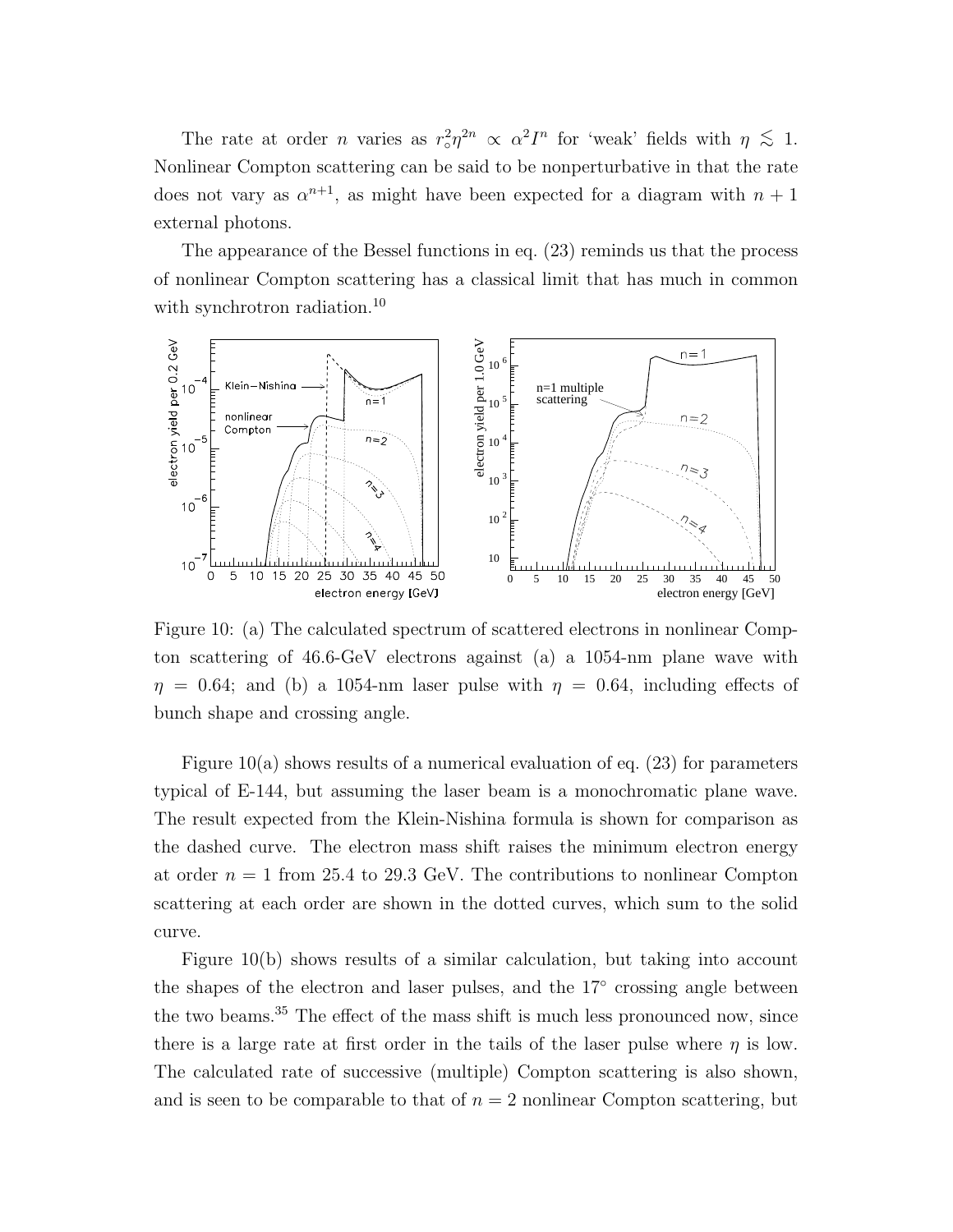significantly less than that of higher-order nonlinear Compton scattering.

The observed rates of electrons scattered by circularly polarized laser light at 1054 and 527 nm are shown as a function of laser intensity in Fig. 11.3,27,31 The rates have been normalized to the  $n = 1$  rate observed in the CCM detector, which renders them less sensitive to fluctuations in the overlap of the electron and laser pulses. The rate at order *n* is then expected to vary with intensity as  $I^{n-1}$ . The results of a model calculation are shown as the shaded bands, whose width is a measure of the systematic uncertainty in the laser intensity.



Figure 11: The observed rates of electrons scattered by circularly polarized laser light at 1054 and 527 nm vs. laser intensity.

Figure 12 shows representative spectra of scattered electron energy at various intensities of the infrared laser beam. The shaded bands are the results of a model calculation for nonlinear Compton scattering, while the striped bands are for a calculation of successive scattering. The kinematic minimum is 17.6 GeV for  $n = 2$ scattering, and 13.5 GeV for  $n = 3$ . The  $n = 2$  edge can be seen in the data, but the  $n = 3$  edge is not resolved. For the highest laser intensities the data are consistent with being almost entirely due to nonlinear Compton scattering rather than successive scattering.

Additional confirmation that we have observed nonlinear Compton scattering was obtained by reconfiguring the apparatus to analyze the spectrum of backscat-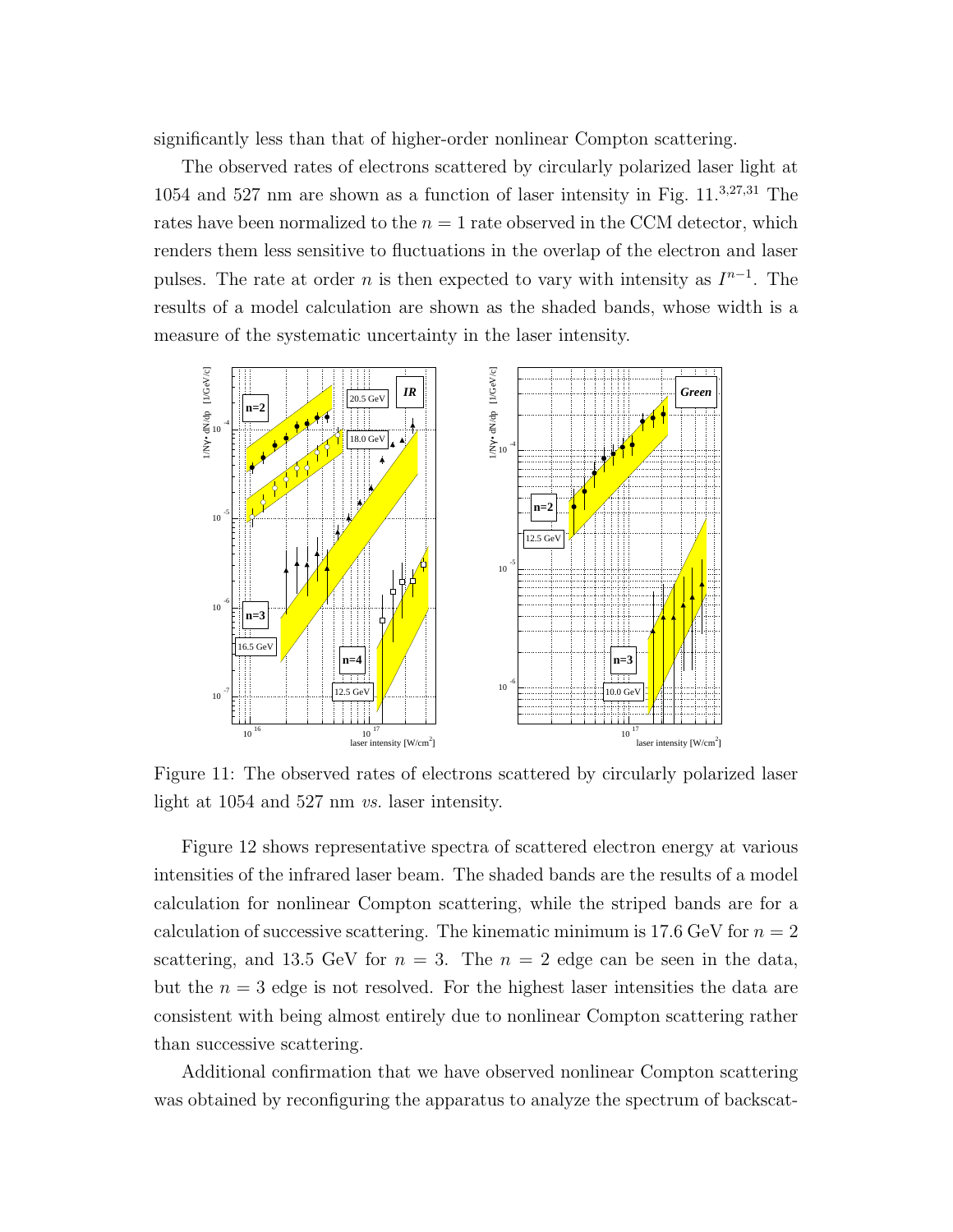

Figure 12: The observed rates of electrons scattered by circularly polarized laser light at 1054 nm *vs.* electron energy for several laser intensities.

tered photons. The photon calorimeter was replaced by a thin convertor followed by a pair spectrometer, as sketched in Fig. 13. The 5D36 magnet separated the electron and positron from a converted photon by a few centimeters, and the charged particle trajectories were then observed in an array of CCD pixel detectors.

The momentum spectra of the electron and positron have been folded together in Fig. 14(a). The combined spectrum falls steeply to the  $n = 1$  kinematic limit at 29 GeV, above which the  $n = 2$  nonlinear Compton shoulder emerges. That this shoulder is not background can be inferred from Fig. 14(b) in which the ratio of summed rates in the  $n = 1$  and  $n = 2$  regions is plotted as a function of the  $n = 1$ rate. The linear rise of the ratio  $N1/N2$  is indicative of the expected quadratic dependence of the  $n = 2$  signal on laser intensity.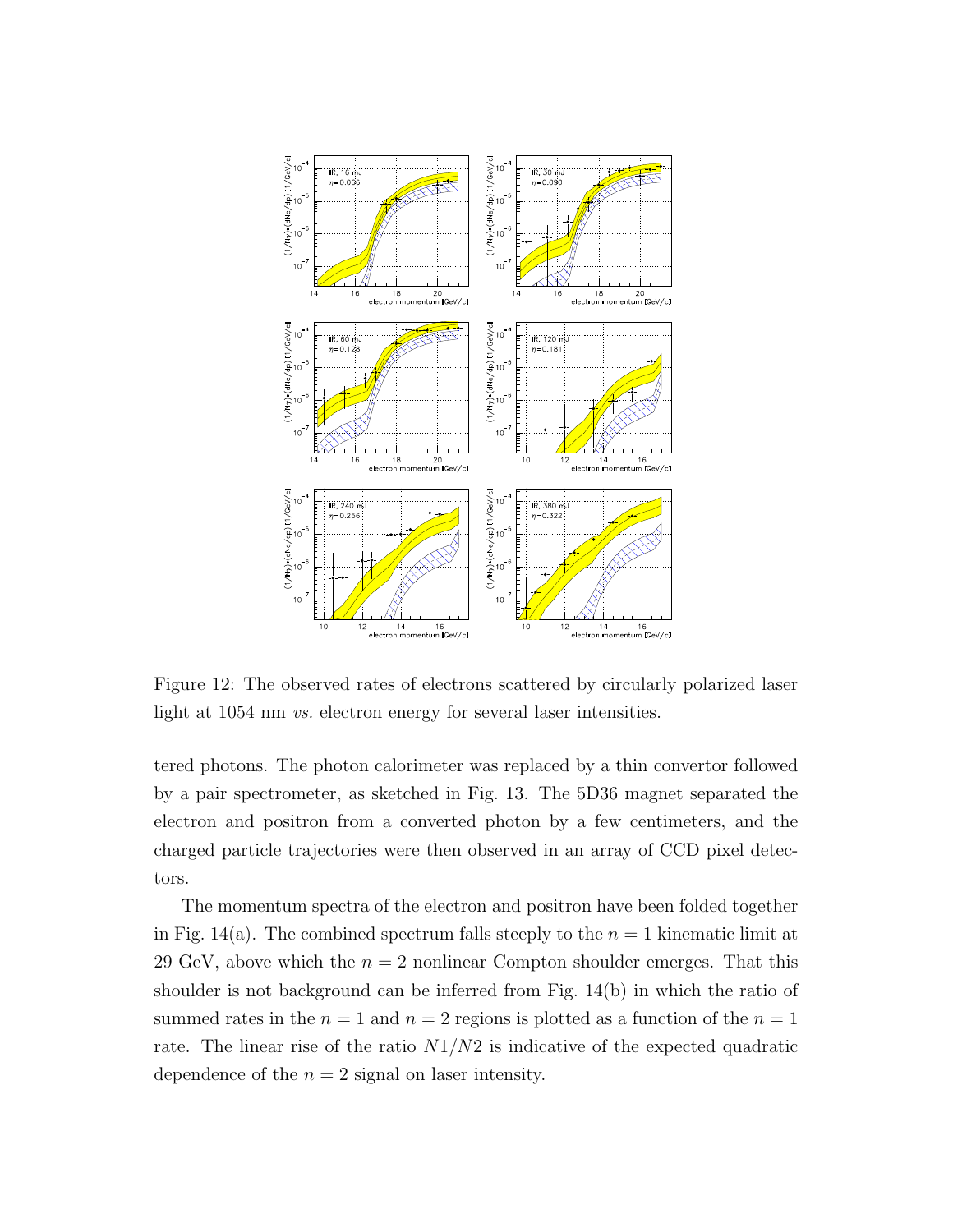

Figure 13: The layout of the apparatus including the pair spectrometer for analysis of converted, backscattered photons.



Figure 14: (a) The momentum spectrum of electrons and positrons from conversions of backscattered photons. (b) The ratio of the  $n = 2$  photon rate to the  $n = 1$  photon rate as a function of the latter.

#### 3.3 Positron Production

Having confidence in our understanding of nonlinear Compton scattering, that is, understanding of effects that occur as field-strength parameter  $\eta$  approaches one, we then pursued phenomena associated with the approach of parameter  $\Upsilon$  $E^{\star}/E_{\text{crit}}$  to one, namely effects associated with pair creation in strong fields.

A dramatic effect is the conversion of light into matter via the (multiphoton) reaction

$$
\omega + n\omega_0 \to e^+e^-.
$$
\n(25)

Pair creation via the interaction of two light quanta,

$$
\omega + \omega_0 \to e^+ e^-.
$$
\n<sup>(26)</sup>

was first considered in 1934 by Breit and Wheeler,  $36$  who remarked that although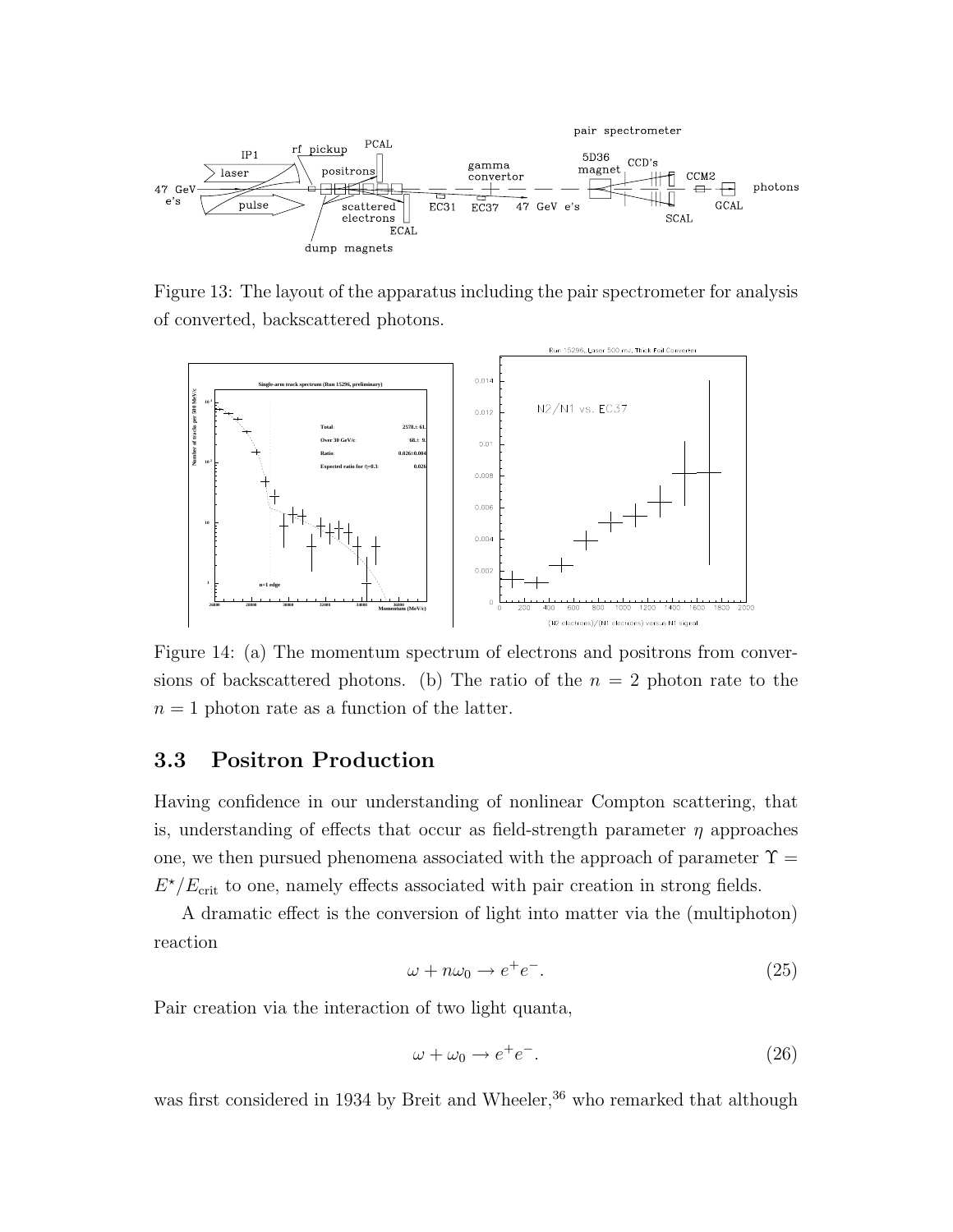the cross section is of the same order of magnitude as the Compton-scattering cross section "it is hopeless to try to observe pair formation in laboratory experiments with two beams of  $\gamma$ -rays meeting each other on account of the insufficiently large densities of quanta". Indeed, this process has not been directly observed prior to the present experiment. It is, however, believed to be responsible for the fall-off of the spectrum of astrophysical  $\gamma$ -rays at very high energies.<sup>37</sup>

The combination of an intense laser beam with the technique of Compton backscattering<sup>38</sup> brings the strong-field reaction  $(25)$  within reach of laboratory investigation.

In our experiment, the backscattered photon spectrum extended up to about 30 GeV when we used a 527-nm (2.35-eV photon energy) laser beam to produce the high-energy photons by Compton backscattering, reaction (22). These highenergy photons then could interact with the laser beam before leaving the laser focus to produce pairs via reaction (26). However, the center-of-mass energy of a head-on collision of a 30-GeV photon with a 2.35-eV photon is only 0.25 MeV, which is insufficient to produce pairs. As first noted by Reiss,<sup>39</sup> pair creation can proceed via the multiphoton Breit-Wheeler process (25), the minimum number of laser photons being 4 in our case.

In the limit of strong fields the number of laser photons involved becomes large, and it becomes natural to think of the process as pair creation by the strong field rather than by photons. As remarked above in eq. (13), parameters  $\eta$  and  $\Upsilon$  are nearly identical in our experiment, so we approach the large- $n$  limit simultaneously with the approach to critical fields.

The multiphoton Breit-Wheeler process, (25), is the cross-channel process to nonlinear Compton scattering,  $(22)$ , and so the theory of the two looks very similar.33,34,39 Both involve sums of Bessel functions whose argument depends on parameter  $\eta$ . If desired, parameter  $\eta$  could be replaced by the ratio of the laser field strength to the QED critical field (8) calculated in an invariant manner from parameters relevant to reaction (25). Thus we could introduce the dimensionless ratio Υ defined by  $\mathcal{L}_{\mathcal{A}}$ 

$$
\Upsilon = \frac{\sqrt{\langle (F_{\mu\nu}k^{\nu})^2 \rangle}}{mc^2 E_{\text{crit}}},\tag{27}
$$

where  $F_{\mu\nu}$  is the electromagnetic 4-tensor of the laser beam and  $k_{\mu}$  is the 4momentum of the high-energy photon. In particular, when a photon of energy  $\hbar\omega$  collides head-on with a wave of laboratory field strength  $E_{\rm rms}$  and invariant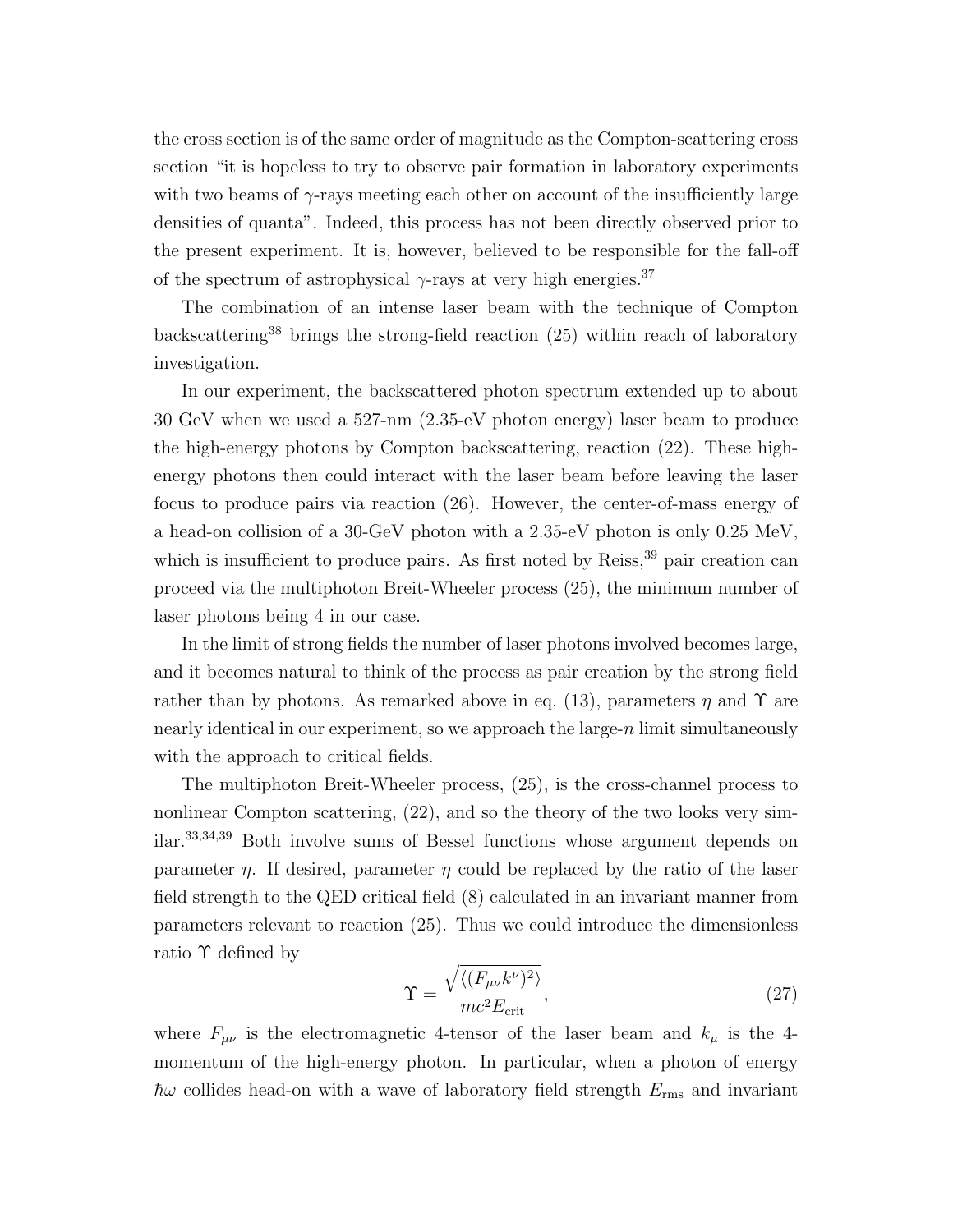strength  $\eta$ , we have

$$
\Upsilon = \frac{2\hbar\omega}{mc^2} \frac{E_{\rm rms}}{E_{\rm crit}} = \frac{2\hbar\omega}{mc^2} \frac{\lambda_C}{\lambda_0} \eta.
$$
 (28)

For example, in a head-on collision of a photon of energy 29 GeV with a 527-nm laser pulse  $(\lambda_0 = 84 \text{ nm})$ ,  $\Upsilon = 0.52 \eta$ .

The configuration of the apparatus for the study of positron production has already been shown in Fig. 1. As only one electron-positron pair is expected for  $10<sup>9</sup>$  Compton scatters during the few picosecond laser pulse, it was not possible to correlate the positrons with their electron partners. We did, however, use signals of 2nd- and 3rd-order nonlinear Compton scattering in Cerenkov detectors labeled N2 and N3 as monitors of the e-laser interaction, since higher-order processes are more sensitive to the precise overlap of the two beams.

Positrons can also be produced by the interaction of lost beam electrons with material upstream of the positron detector, PCAL, or by conversion of Comptonbackscattered photons in residual gas in the beam pipe. By collecting data with the laser off but electron beam on, the first background was determined to be less than one positron per  $10^{12}$  beam electrons – which is a testament to the high quality of the Final Focus Test Beam.

Figure 15(a) shows the number of positron candidates observed in detector PCAL when running with 46.6-GeV electrons and a 527-nm laser beam, both for the  $21,962$  laser-on and the  $121,216$  laser-off pulses.<sup>4</sup> There were 175 laser-on candidates with a background estimated as 0.175·379 from the laser-off candidates  $(0.175 \text{ being the ratio of the number of laser-on to laser-off pulses}).$  Figure 15(b) shows the subtracted positron spectrum, and compares it to the prediction of a model calculation.<sup>35</sup> The laser-associated positron signal is then  $106 \pm 14$  events.

As will be shown shortly, there is little evidence for positron production in our experiment for values of parameter  $\eta$  below 0.2. Figures 15(c) and (d) show the results of an analysis with the requirement that  $\eta > 0.216$ , which yielded a signal of  $69 \pm 9$  laser-associated positrons. By either analysis the significance of the laser-associated positron signal is 7 standard deviations.

Fig. 16 shows the yield  $(R_{e+})$  of positrons/laser shot as a function of  $\eta$ . The line is a power law fit to the data and gives

$$
R_{e^+} \propto \eta^{2n}
$$
 with  $n = 5.1 \pm 0.2 \text{ (stat.)} \frac{+0.5}{-0.8} \text{ (syst.)},$  (29)

Thus, the observed positron production rate is highly nonlinear, varying as the  $5<sup>th</sup>$  power of the laser intensity. This is in good agreement with the fact that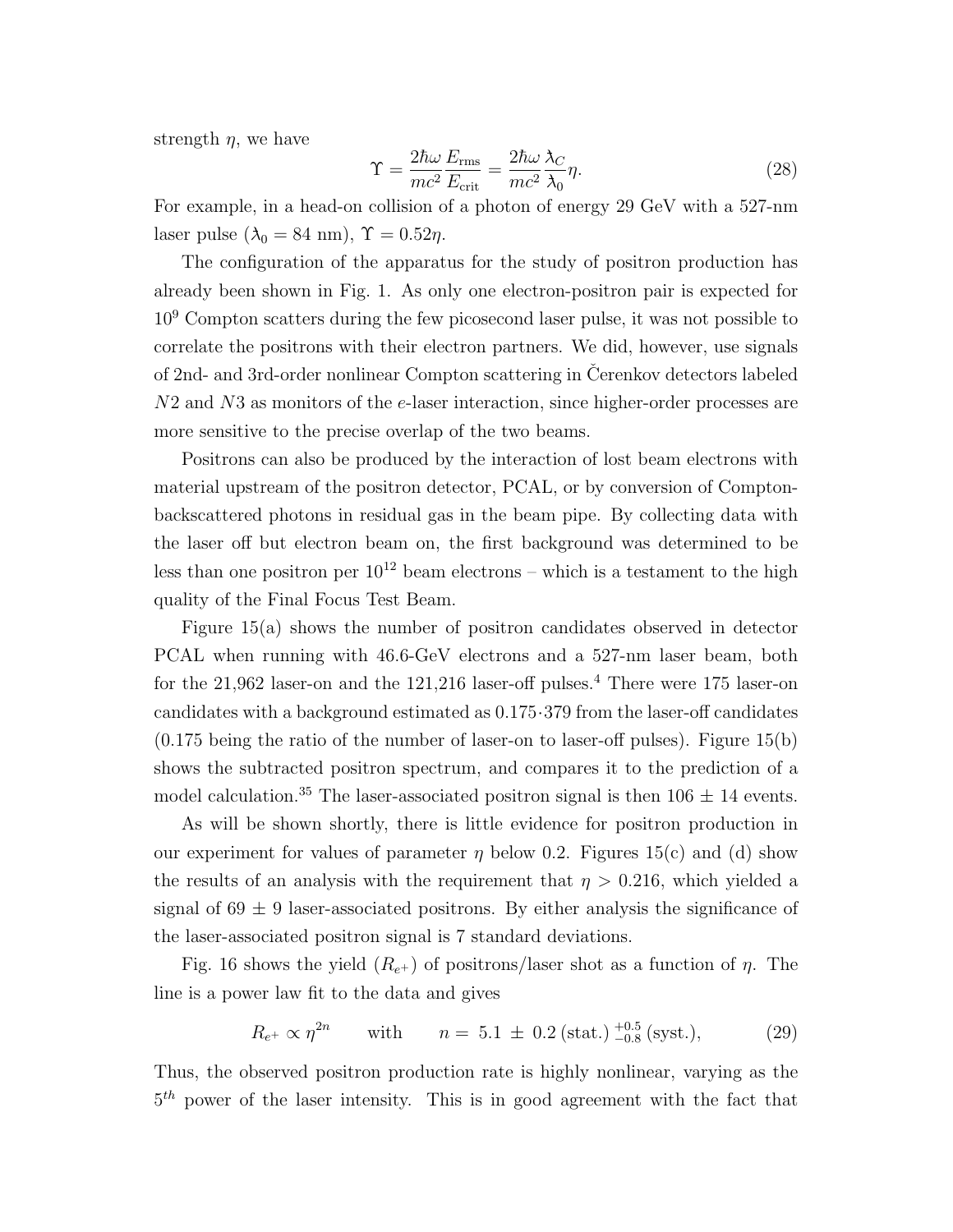

Figure 15: The momentum spectra of positron candidates in laser-on and laser-off pulse, along with the subtracted signal, on − off. No cut on laser intensity in made in (a) and (b), while we required  $\eta > 0.216$  for (c) and (d).

the rate of multiphoton reactions involving n laser photons is proportional to  $\eta^{2n}$ (for  $\eta^2 \ll 1$ ), and with the kinematic requirement that 5 photons are needed to produce a pair near threshold (one for the Compton scattering (22) and four more for the Breit-Wheeler process (25)).

Several points at low values of  $\eta$  seen in Fig. 16, while statistically consistent with Breit-Wheeler pair creation, indicate a possible residual background of about  $2 \times 10^{-3}$  positrons/laser shot due to interactions of Compton backscattered photons with beam gas.

The observed positron rate is shown in Fig. 17 after being normalized to the number of Compton scatters, where the latter is inferred from the measured rate in the EC37 Cerenkov monitor. The solid curve in Fig.  $17$  shows the prediction based on the numerical integration of the two-step Breit-Wheeler process, (22) followed by  $(25)^{35}$ . The data are in good agreement with the simulation, both in magnitude of the observed rate and in its dependence on  $\eta$ .

Because we observed positrons emerged from the same interaction point in which the electron and laser beams collide, it is possible that the positrons were created by the (multiphoton) trident process

$$
e + n\omega_0 \to e'e^+e^-.
$$
\n(30)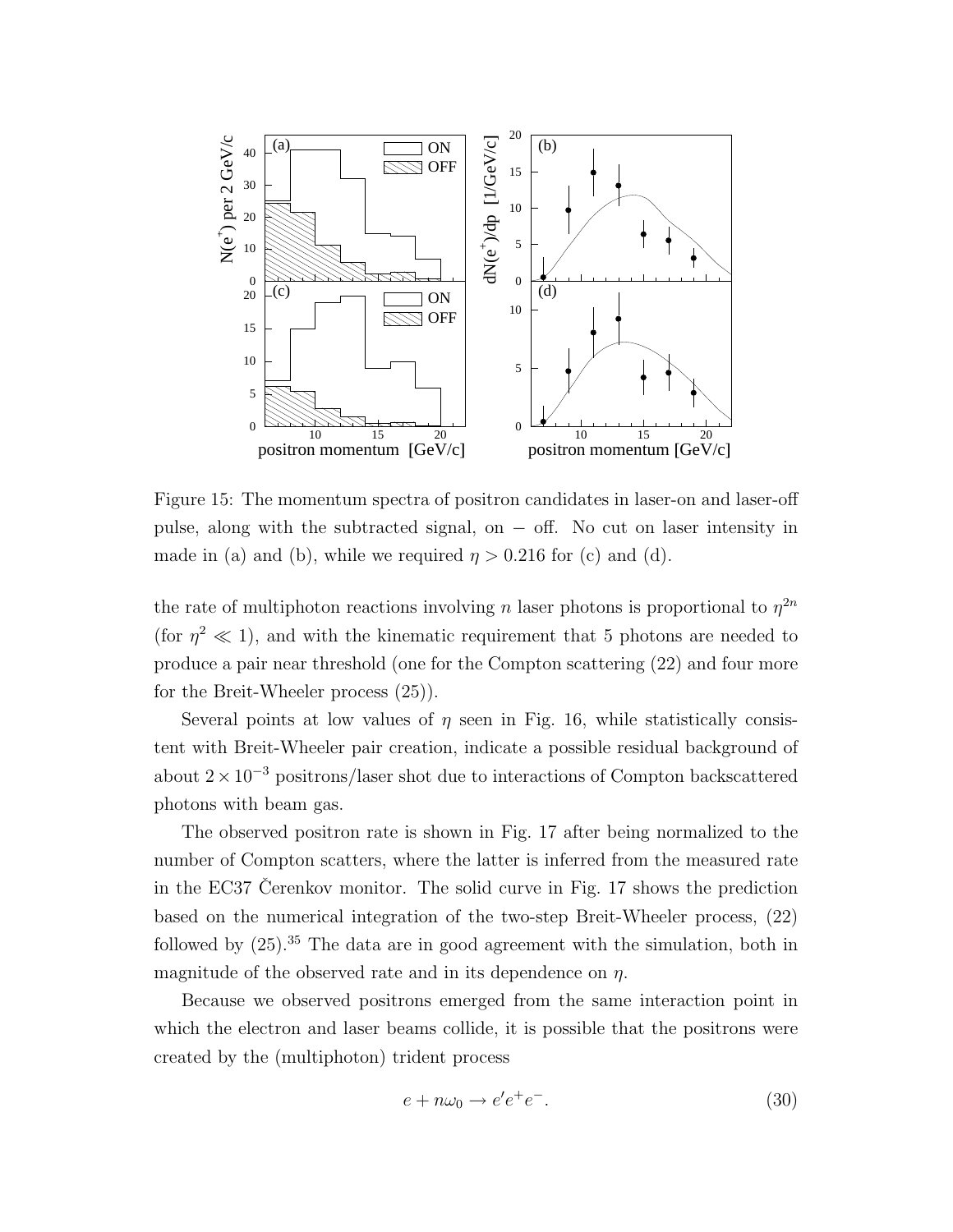

Figure 16: Dependence of the positron rate per laser shot on the laser fieldstrength parameter  $\eta$ .



Figure 17: Dependence of the positron rate on the laser field-strength parameter  $\eta$  when the rate is normalized to the number of Compton scatters inferred from the EC37 monitor.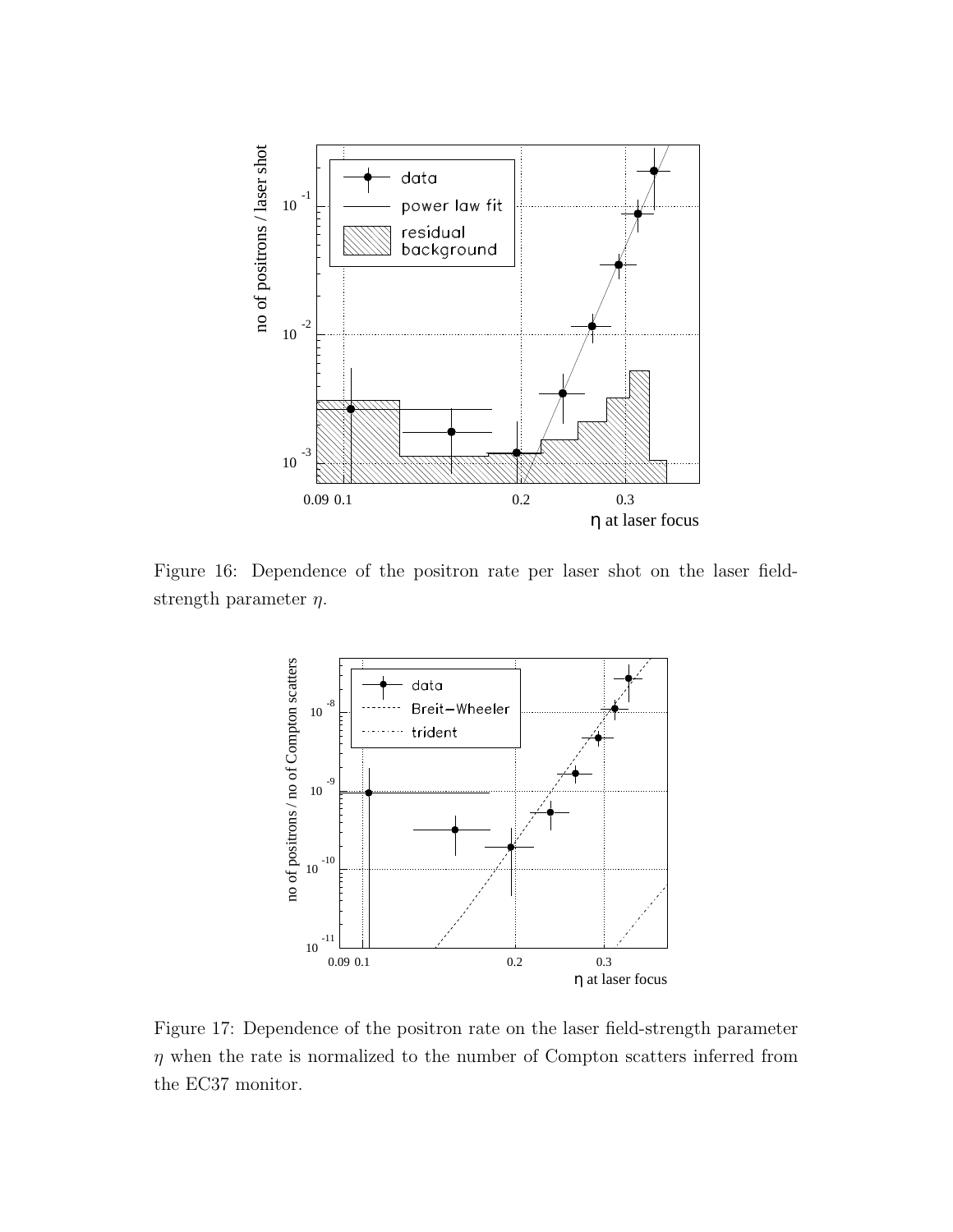No detailed theory of this process exists in the strong-field regime, so we used a Weizsäcker-Williams approximation in which the beam electron emits a virtual photon which combines with laser photons to yield electron-positron pairs according to the theory of the multiphoton Breit-Wheeler process  $(25)$ .<sup>40</sup> The results of this calculation indicate that for the present experiment the trident process is negligible, as shown in Fig. 17 by the dash-dot line.

It is interesting to compare our results for positron production with the view that the vacuum 'sparks' in the presence of a strong field, as first advocated by Euler and Heisenberg.<sup>14</sup> For a virtual  $e^+e^-$  pair to materialize in a field E the electron and positron must separate by distance d sufficient to extract energy  $2mc^2$  from the field:

$$
eEd = 2mc^2.
$$
\n<sup>(31)</sup>

The probability of a separation  $d$  arising as a quantum fluctuation (whose length scale is the Compton wavelength  $\lambda_C$ ) is related to penetration through a barrier of thickness d:

$$
P \propto \exp\left(-\frac{2d}{\lambda_C}\right) = \exp\left(-\frac{4m^2c^3}{e\hbar E}\right) = \exp\left(-\frac{4E_{\text{crit}}}{E}\right) = \exp\left(-\frac{4}{\Upsilon}\right). \tag{32}
$$

A more detailed calculation indicates that the factor of 4 in the numerator of the exponent should actually be  $\pi$ <sup>12,14,41</sup>



Figure 18: Dependence of the positron rate on  $1/\Upsilon$  as defined by eq. (27).

To compare (32) with our data, we use parameter  $\Upsilon$  as defined in eq. (27), with results as shown in Fig. 18. A fit yields

$$
R_{e^{+}} \propto \exp[(-2.0 \pm 0.3)/\Upsilon]. \tag{33}
$$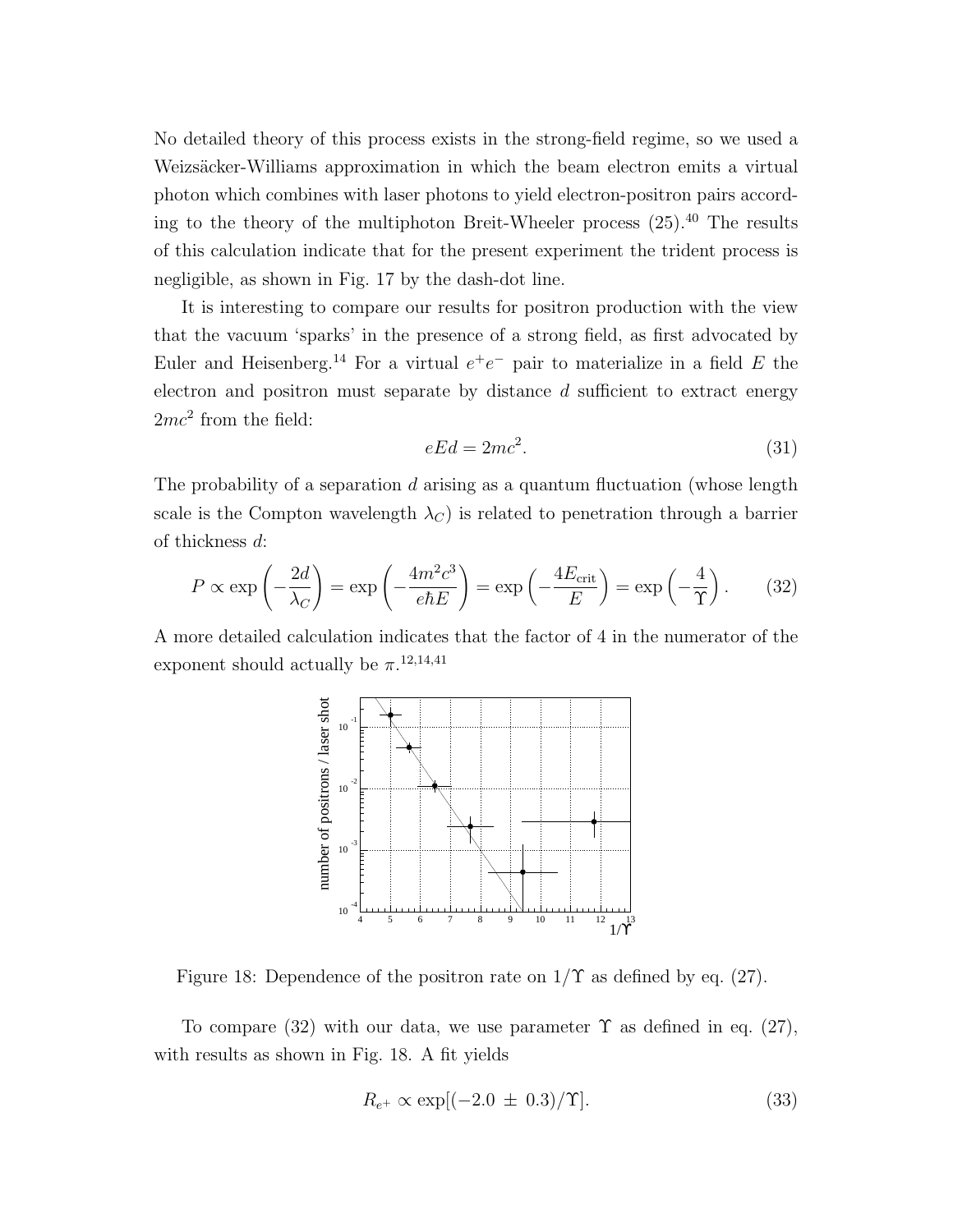The low value of the numerator of the exponent indicates that our laser intensity was not quite high enough for multiphoton pair creation to be in the large- $n$  limit in which a description based on static fields would suffice.

## 4 Future Directions

### 4.1 Basic Physics

- 1. Study the mass-shift effect in nonlinear Compton scattering.
	- Continue at SLAC,<sup>2</sup> or use 50-Mev electrons and a  $CO<sub>2</sub>$  laser at BNL.<sup>42</sup>
- 2. Study pair creation in a pure light-by-light scattering situation: $^{2,11}$



Figure 19: Possible configuration of an experiment to study pair creation at a photon-photon collision point away from the electron beam.

- Could match electron with positron partner.
- Search for structure in the  $e^+e^-$  invariant-mass spectrum.
- No trident production.
- $\bullet\,$  Need upgraded laser: 10-Hz, 100-femtosecond pulses with  $\Upsilon_{\rm max}\approx 5.$

### 4.2 Applied Physics

- 1. Copious  $e^+e^-$  Production.<sup>43</sup>
	- $e^+e^-$  pairs from e-laser collisions could be best low-emittance source of positrons.
	- No Coulomb scattering in laser 'target.'
	- Positrons largely preserve the geometric emittance of the electron beam  $\Rightarrow$  'cooling' of invariant emittance.
	- Can produce 1 positron per electron if  $E^* > E_{\text{crit}}$ .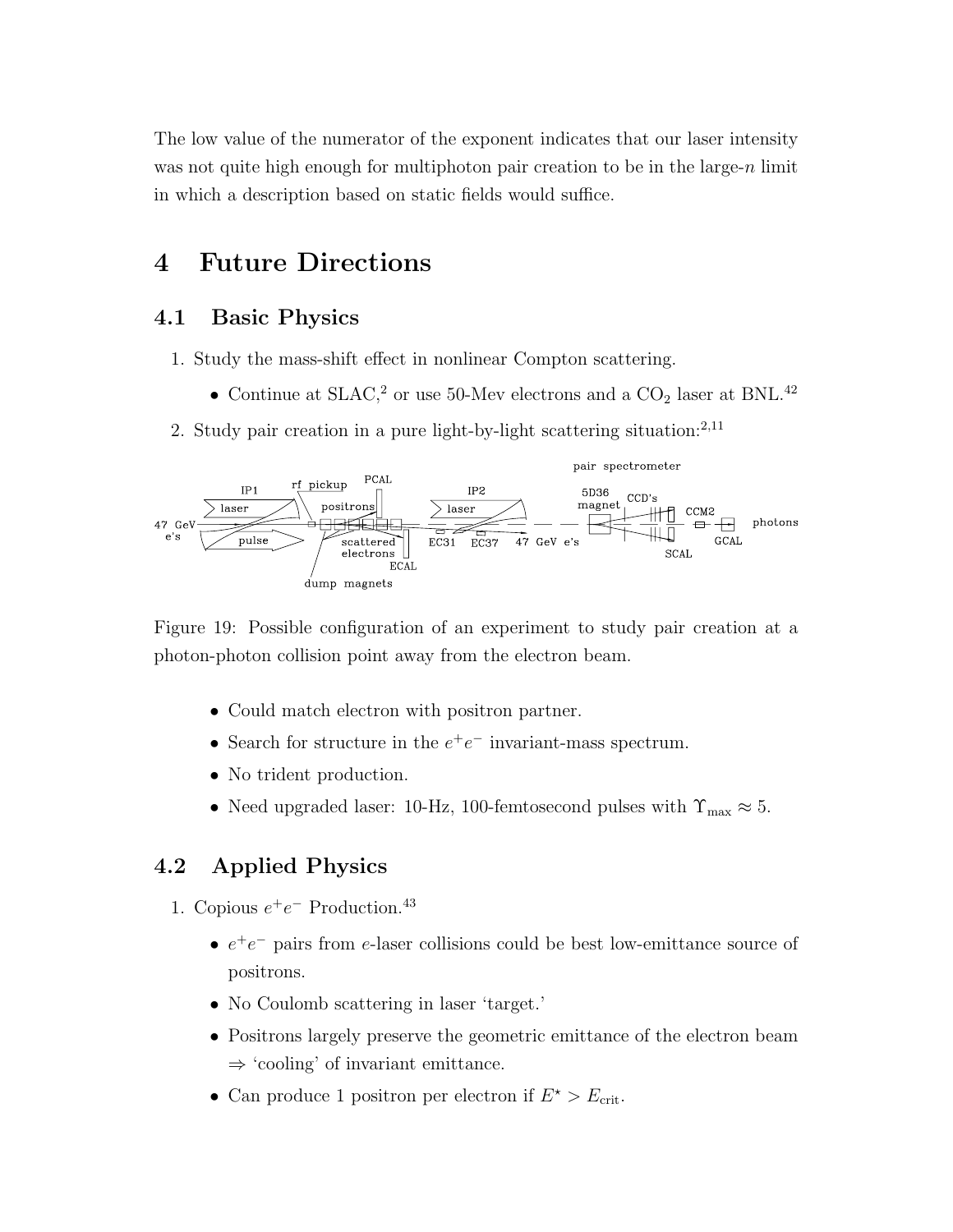- Production with visible laser is optimal for  $\sim$  500 GeV electrons. [Or use a 50-nm FEL with 50-GeV electrons.]
- 2. High-energy  $e-\gamma$  and  $\gamma-\gamma$  colliders.<sup>44</sup>
	- e-laser scattering can convert essentially all of an electron beam to a photon beam.
- 3. Picosecond/femtosecond pulsed- $\gamma$  sources from Compton backscattering.<sup>45</sup>

# 5 Acknowledgements

I acknowledge with pleasure many provocative conversations with Nathan Myhrvold in the 1980's on the topic of strong background fields. John Wheeler has been a constant source of inspiration to pursue the elegant but elusive phenomenon of pair creation by light. Pisin Chen and Bob Palmer have been very helpful in placing the present work in the context of the concerns of contemporary accelerator physics. I have enjoyed discussions of various aspects of strong-field QED with Ian Affleck, Stan Brodsky, Tom Erber, Norman Kroll, Heinz Mitter, Nikolai Narozhny and Howard Reiss.

Lastly, I wish to acknowledge my E-144 collaborators who did the work summarized here:

- Princeton University: Christian Bula, Kathy Canning, Eric Prebys and Dave Strozzi.
- University of Rochester: Charlie Bamber, Todd Blalock, Steve Boege, Uli Haug, Thomas Koffas, Theo Kotseroglou, Adrian Melissinos, Dave Meyerhofer, Dave Reis and Wolfram Ragg.
- University of Tennessee: Steve Berridge, Bill Bugg, Kostya Shmakov and Achim Weidemann.
- SLAC: Dave Burke, Clive Field, Glenn Horton-Smith, Al Odian, Jim Spencer, Dieter Walz and Mike Woods.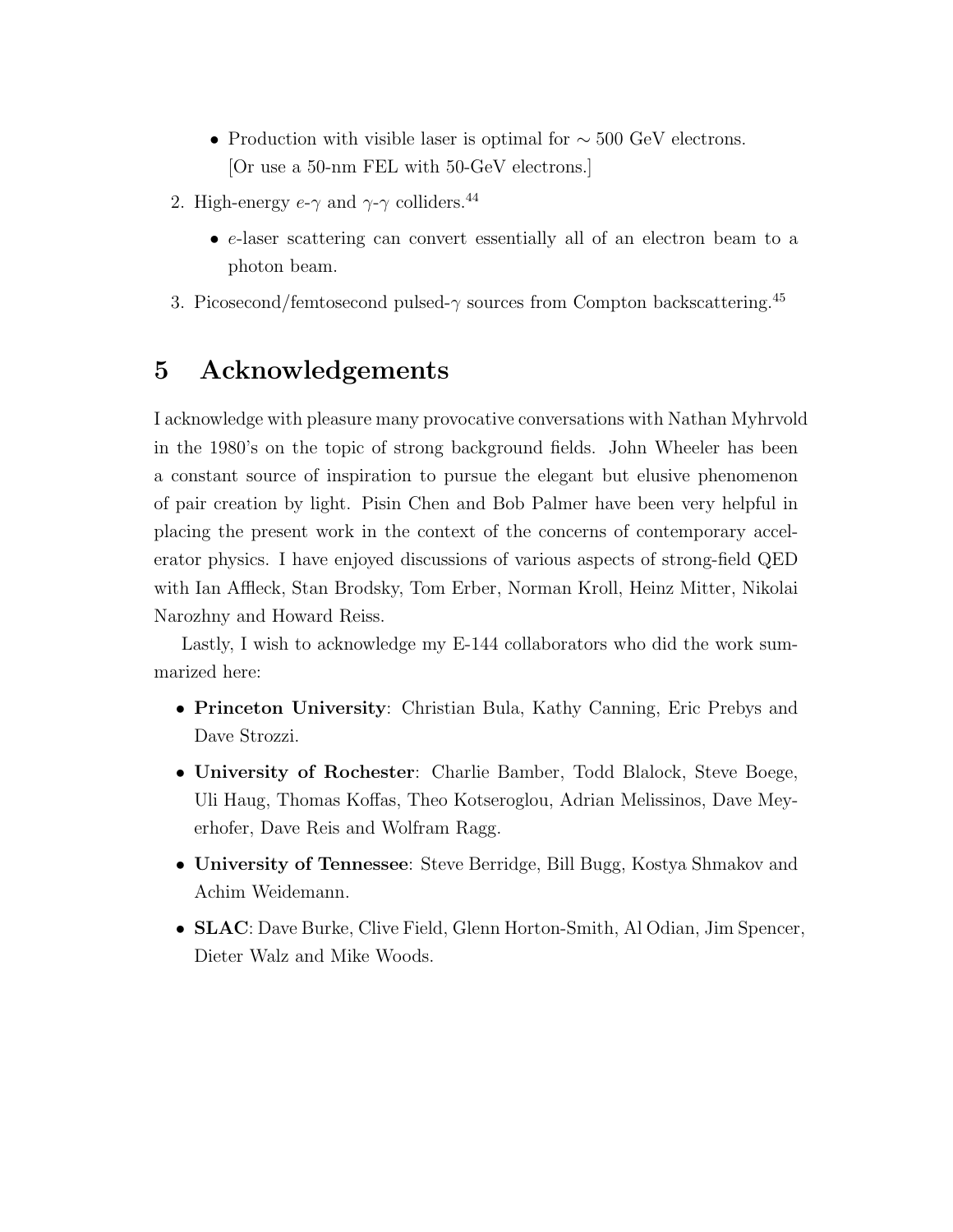### References

- [1] Many unpublished documents relating to experiment E-144, including those referenced below, can be found at the Internet site http://www.slac.stanford.edu./exp/e144/notes/notes.html
- [2] C. Bula et al., Proposal for a Study of QED at Critical Field Strength in Intense Laser-High Energy Electron Collisions at the Stanford Linear Accelerator Center, E-144 Internal Note (Oct. 20, 1991).
- [3] C. Bula et al., Observation of Nonlinear Effects in Compton Scattering, Phys. Rev. Lett. 76, 3116 (1996).
- [4] D.L. Burke et al., Positron Production in Multiphoton Light-by-Light Scattering, Phys. Rev. Lett. 79, 1626 (1997).
- [5] N.P. Myhrvold, Vistas in Curved Space-Time Quantum Field Theory, Ph.D. Dissertation, Princeton University (1983).
- [6] S.W. Hawking, Black Hole Explosions?, Nature 248, 30 (1974); Particle Creation by Black Holes, Comm. Math.-Phys. 43, 199 (1975).
- [7] W.G. Unruh, Notes on Black Hole Evaporation, Phys. Rev. D 14, 870 (1976); Particle Detectors and Black Hole Evaporation, Ann. N.Y. Acad. Sci. 302, 186 (1977).
- [8] J.S. Bell and J.M. Leinaas, Electrons as Accelerated Thermometers, Nuc. Phys. B212, 131 (1983).
- [9] K.T. McDonald, The Hawking-Unruh Temperature and Quantum Fluctuations in Particle Accelerators, Proceedings of the 1987 IEEE Particle Accelerator Conference, E.R. Lindstrom and L.S. Taylor, eds., (Mar. 16-19, 1987, Washington, D.C.) p. 1196.
- [10] K.T. McDonald, Fundamental Physics During Violent Accelerations, in Laser Acceleration of Particles, C. Joshi and T. Katsouleas, eds., AIP Conference Proceedings No. 130, (New York, 1985), p. 23.
- [11] K.T. McDonald, Proposal for Experimental Studies of Nonlinear Quantum Electrodynamics, Princeton U. preprint DOE/ER/3072-38 (Sept. 2, 1986).
- [12] F. Sauter, Uber das Verhalten eines Elektrones im homogenen elektrischen Feld ¨ nach der relativistisches Theorie Diracs, Z. Phys. 69, 742 (1931).
- [13] O. Klein, Reflexion von Elektronen an einem Potentialsprung nach der relativistischen Dynamik von Dirac, Z. Phys. 53, 157 (1929).
- [14] W. Heisenberg and H. Euler, Folgerungen aus der Diracschen Theorie des Positrons, Z. Phys. 98, 718 (1936).
- [15] K.T. McDonald, Limitations to the Classical Concept of the Electromagnetic Field as Inferred from the Radiation Reaction, (Sept. 11, 1997, submitted to Am. J. Phys.).
- [16] See for example, P.A. Sturrock, A Model of Pulsars, Astro. J. 164, 529 (1971).
- [17] For reviews see J.S. Greenberg and W. Greiner, Search for the Sparking of the Vacuum, Physics Today, (August 1982), p. 24; W. Greiner et al., Quantum Electrodynamics of Strong Fields, (Springer-Verlag, Berlin, 1985); but see also G. Taubes, The One That Got Away?, Science 275, 148 (1997).
- [18] I. Pomeranchuk, On the Maximum energy Which the Primary Electron of Cosmic Rays Can Have on the Earth's Surface Due to Radiation in the Earth's Magnetic Field, J. Phys. (USSR) 2, 65 (1940).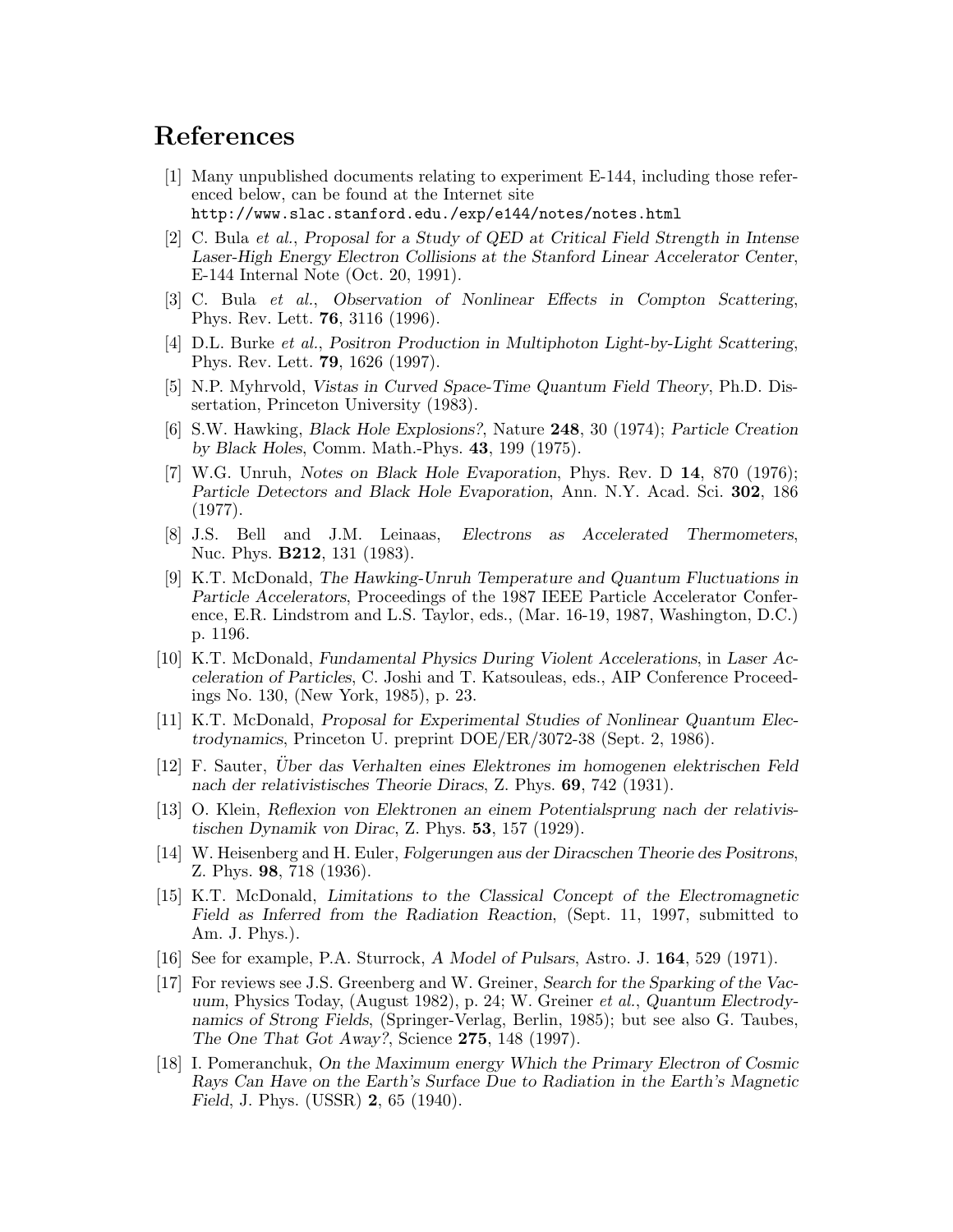- [19] D. Strickland and G. Mourou, Opt. Comm. 55, 447 (1985).
- [20] R. Blankenbecler and S.D. Drell, "Quantum Treatment of Beamstrahlung", Phys. Rev. D 36, 277-288 (1987).
- [21] T.W.B. Kibble, Frequency Shift in High-Intensity Compton Scattering, Phys. Rev. 138, B740, (1965); Radiative Corrections to Thomson Scattering from Laser Beams, Phys. Lett. 20, 627 (1966); Refraction of Electron Beams by Intense Electromagnetic Waves, Phys. Rev. Lett. 16, 1054 (1966); Mutual Refraction of Electrons and Photons, Phys. Rev. 150, 1060 (1966); Some Applications of Coherent States, Cargèse Lectures in Physics, Vol. 2, ed. by M. Lévy (Gordon and Breach, New York, 1968), p. 299.
- [22] D.M. Volkov, Uber eine Klasse von Lösungen der Diracschen Gleichung, Z. Phys. 94, 250 (1935).
- [23] See also Secs. 40 and 101 of V.R. Berestetskii, E.M. Lifshitz and L.P. Pitaevskii, Quantum Electrodynamics, 2nd ed. (Pergamon Press, Oxford, 1982).
- [24] K.T. McDonald and K. Shmakov, Temporary Acceleration of Electrons While Inside an Intense Electromagnetic Pulse, E-144 Internal Note (Sept. 23, 1997)
- [25] K.T. McDonald, A Relativistic Electron Can't Extract Net Energy from a Free Wave, E-144 Internal Note (Aug. 22, 1997)
- [26] V. Balakin et al., Focusing of Submicron Beams for TeV-Scale  $e^+e^-$  Linear Colliders, Phys. Rev. Lett. 74, 2479 (1995).
- [27] T. Kotseroglou, Observation of Nonlinear Compton Scattering, Ph.D. thesis, U. Rochester, UR-1459 (Jan. 1996).
- [28] S.J. Boege, Evidence of Light-by-Light Scattering with Real Photons, Ph.D. thesis, U. Rochester, UR-1458 (Jan. 1996).
- [29] T. Kotseroglou et al., Picosecond Timing of Terawatt Laser Pulses with the SLAC 46 GeV Electron Beam, Nucl. Instr. and Meth. A 383, 309 (1996).
- [30] C. Bamber et al., 0.5 Hz, Phase-Stabilized Terawatt Laser System with a Nd:Glass Slab Amplifier for Nonlinear QED Experiments, Laser Physics 7, 135 (1997).
- [31] K.D. Shmakov, Study of Nonlinear QED Effects in Interactions of TeraWatt Laser with High Energy Electron Beam, Ph.D. thesis (U. Tenn., Aug. 1997).
- [32] M.S. Woods et al., Measurement of the Longitudinal Polarization of the Final Focus Test Beam, E-144 Internal Note (Oct. 17, 1994).
- [33] A.I. Nikishov and V.I. Ritus, Quantum Processes in the Field of a Plane electromagnetic Wave and in a Constant Field. I, Sov. Phys. JETP 19, 529, 1191 (1964); Quantum Processes in the Field of a Plane Electromagnetic Wave and in a Constant Field. II, 19 (1964) 1191; Nonlinear Effects in Compton Scattering and Pair Production Owing to Absorption of Several Photons, 20, 757 (1965); Pair Production by a Photon and Photon Emission by an Electron in the Field of an Intense Electromagnetic Wave and in a Constant Field, 25, 1135 (1967).
- [34] N.B. Narozhny et al., Quantum Processes in the Field of a Circularly Polarized Electromagnetic Wave, Sov. Phys. JETP 20, 622 (1965).
- [35] C. Bula, A Numeric Integration Program to Simulate Nonlinear QED Processes in Electron-Laser or Photon-Laser Collisions, E-144 Internal Note (June 12, 1997).
- [36] G. Breit and J.A. Wheeler, Collision of Two Light Quanta, Phys. Rev. 46, 1087 (1934).